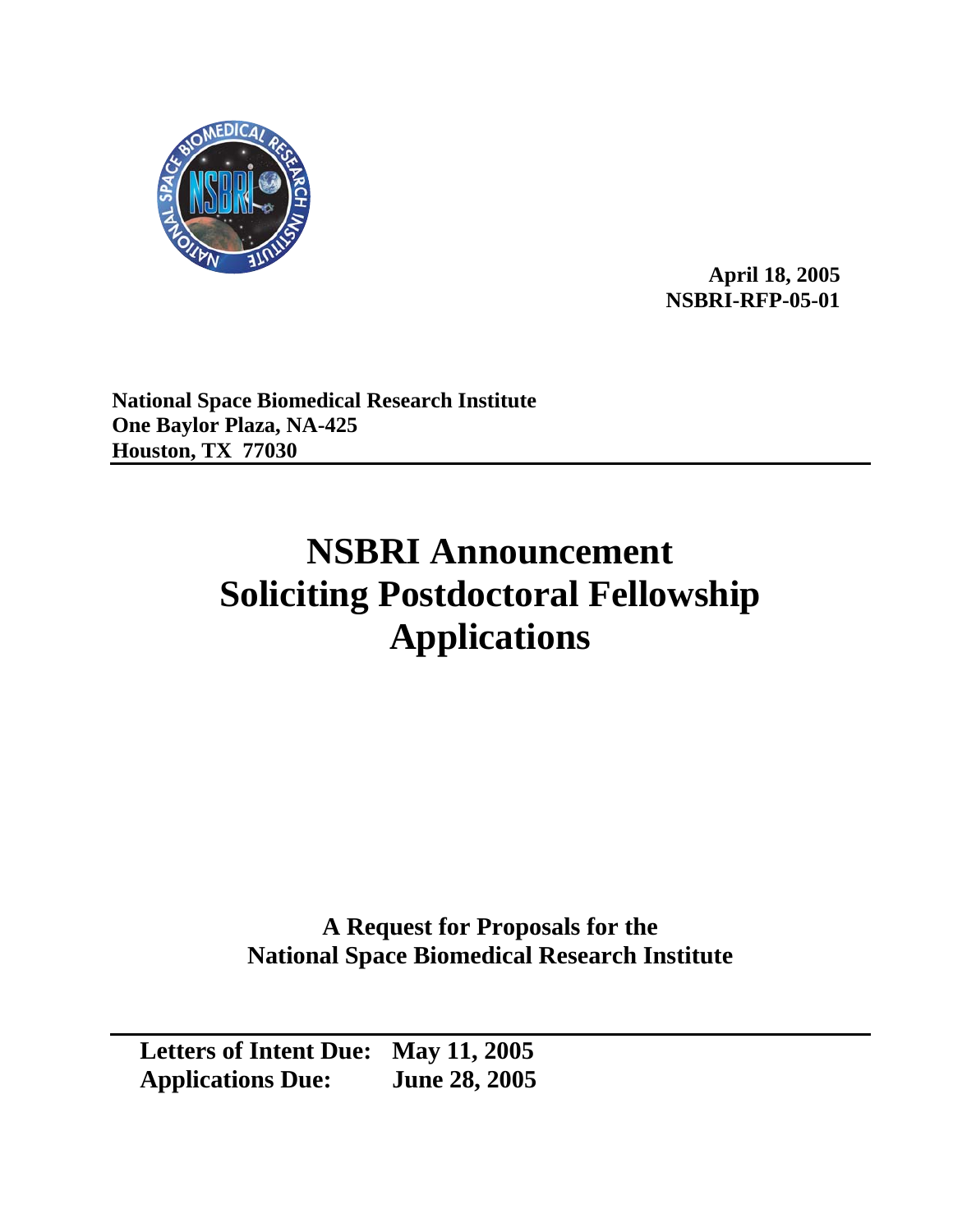# **TABLE OF CONTENTS**

|                                           | NSBRI Request for Proposals Soliciting Postdoctoral Fellowship Applications:<br>Summary and Supplemental Information                                                                                                                | 1                                                  |
|-------------------------------------------|-------------------------------------------------------------------------------------------------------------------------------------------------------------------------------------------------------------------------------------|----------------------------------------------------|
|                                           | Appendix A: Opportunities for a Postdoctoral Fellowship with the National Space<br><b>Biomedical Research Institute</b>                                                                                                             | $A-1$                                              |
| I.<br>Π.<br>III.<br>IV.<br>V.<br>VI.      | Introduction<br><b>Bioastronautics Roadmap</b><br>Countermeasure Readiness Levels (CRL)/Technology Readiness Levels<br>(TRL)<br><b>Biomedical Data</b><br><b>Program Reporting</b><br>Bibliography                                  | $A-1$<br>$A-1$<br>$A-3$<br>$A-7$<br>$A-7$<br>$A-8$ |
| Appendix B:<br>Applications               | <b>NSBRI Request for Proposals Soliciting Postdoctoral Fellowship</b>                                                                                                                                                               | $B-1$                                              |
| $\mathbf{I}$ .<br>Π.<br>III.<br>IV.<br>V. | Introduction<br>Background<br>Specific Research Focus and Opportunity<br>Application Procedures for the Opportunity to Participate on a National<br>Space Biomedical Research Institute Team<br><b>Review and Selection Process</b> | $B-1$<br>$B-2$<br>$B-3$<br>$B-12$<br>$B-16$        |
|                                           | Appendix C: Instructions for Responding to NSBRI Requests for Proposals                                                                                                                                                             | $C-1$                                              |
|                                           | Appendix D: Certifications                                                                                                                                                                                                          | $D-1$                                              |
|                                           | Appendix E: NSBRI Postdoctoral Fellowship Review Panel                                                                                                                                                                              | $E-1$                                              |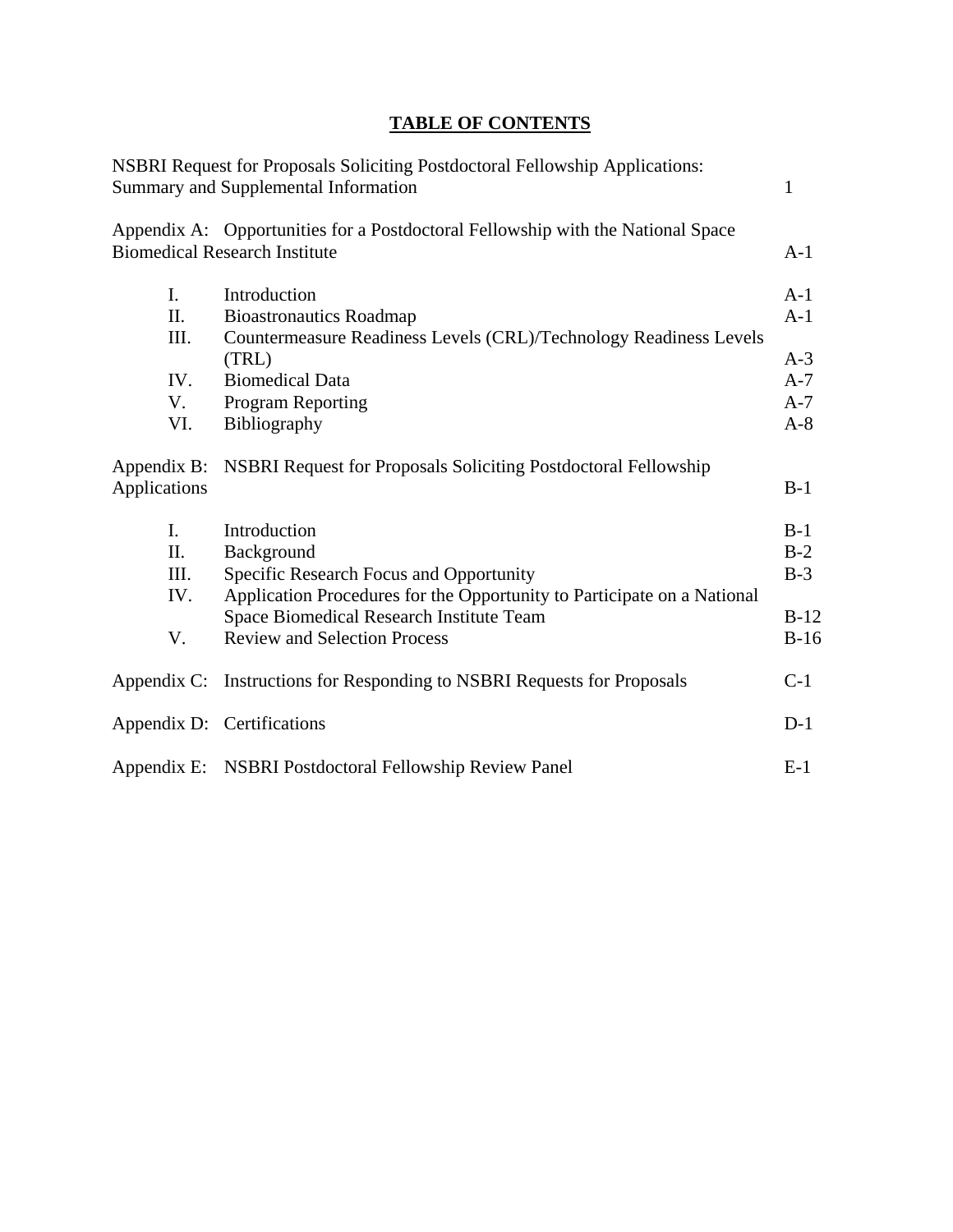# **NSBRI Request for Proposals Soliciting Postdoctoral Fellowship Applications**

## **Summary and Supplemental Information**

This National Space Biomedical Research Institute (NSBRI) Request for Proposals (NSBRI-RFP) is soliciting applications for its Postdoctoral Fellowship Program. Postdoctoral Fellowships will be competitively available for two years, with the potential for a third optional year of postdoctoral training funds, in any laboratory in the United States carrying out spacerelated biomedical/biotechnological research in accordance with the NSBRI's goals. **The program is open to U.S. citizens, permanent residents, or persons with pre-existing visas obtained through their sponsoring institutions who do not have more than three years of previous postdoctoral training.** Selected Postdoctoral Fellows will become a **member of an integrated countermeasure development team** of the NSBRI.

The Postdoctoral Fellowship award will be funded as a stipend of \$40,000 for the first year with an increase in the second year, and will include an allowance for health insurance. Additional funding will be provided for travel to a mandatory NSBRI meeting of Fellows at the annual NSBRI/NASA meeting as well as to a domestic scientific meeting of the Fellow's choice. The Fellow will also be expected to spend a minimum of one week at the NASA Johnson Space Center to become familiar with the research facilities and programs available at that institution. The time period for the Johnson Space Center visit will be arranged by the Fellowship Program. **A budget is not necessary for completion of an application.** After Postdoctoral Fellowships have been awarded, the NSBRI will work with the funded institutions to execute the awards, which will include development of a budget for funding. **Indirect costs will not be awarded to the funded institution.** Additionally, the NSBRI's traditional cost sharing of 10% of the funded award is welcomed, but not required for institutions who receive awards for postdoctoral training.

Applicants must prepare proposals with the support of a mentor and institution (university, national lab, etc.), and all proposals will be evaluated by a peer-review panel. Mentors should have had previously experience training postdoctoral fellows and/or graduate students. **It is the responsibility of the Postdoctoral Fellowship Applicant to arrange for a mentor.**

The NSBRI is interested primarily in supporting research, in the Countermeasure Readiness Level (CRL) range of 3-7 and/or Technology Readiness Level (TRL) range of 3-7. The research project will be a part of a countermeasure development team focused on advancing the research toward an applied intervention that can be evaluated and validated at CRL 7-8. Applicants should refer to Figures 1 and 2 in Appendix A for a detailed description of the CRLs and TRLs, respectively. Each applicant must identify what CRL and/or TRL their research proposal addresses.

In this NSBRI-RFP,

• Appendix A provides an introduction and overview of the goals, objectives, and implementation strategies of NSBRI.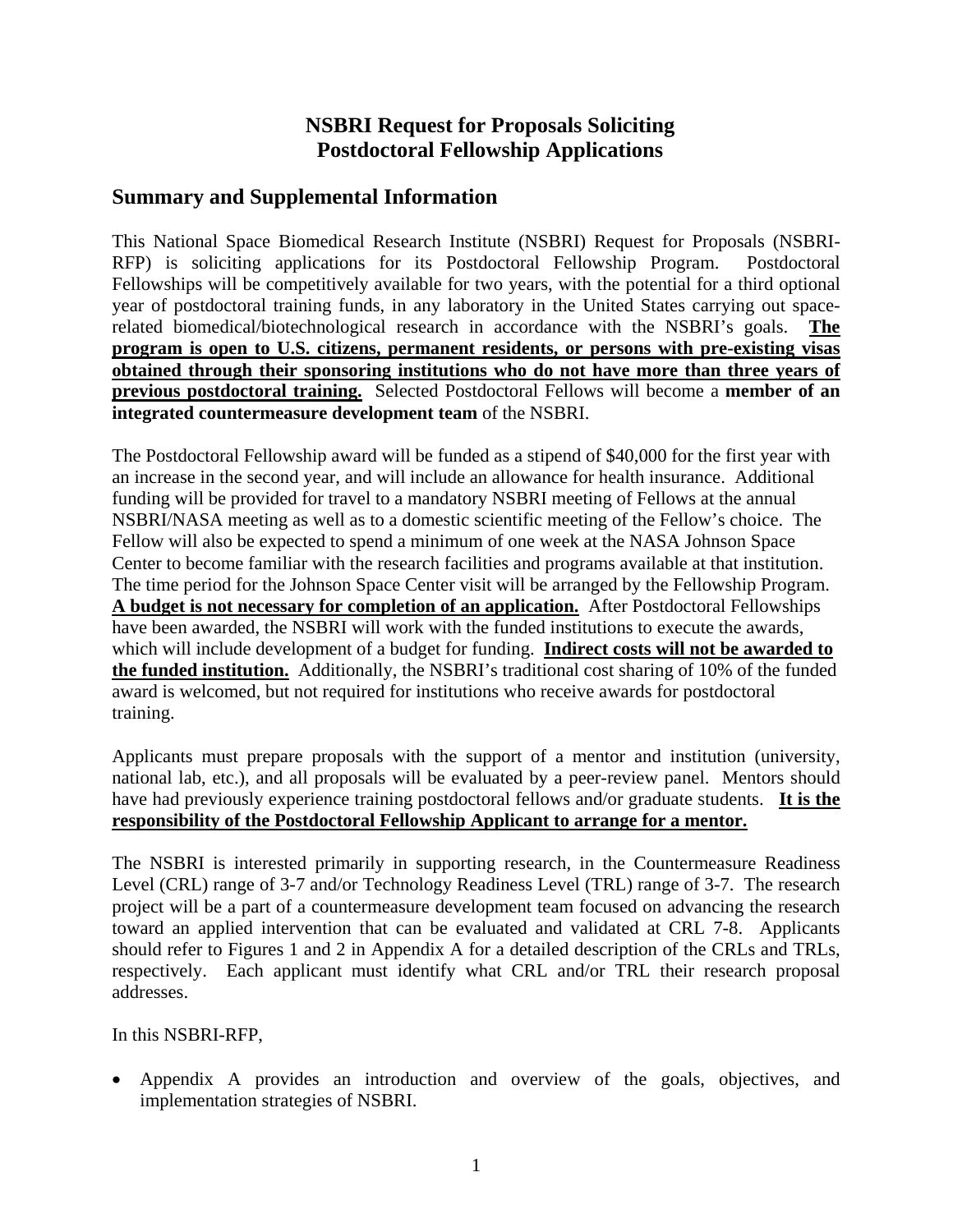- Appendix B contains descriptions of the opportunity, and specific instructions for submitting a letter of intent (LOI) and instructions for proposal submission.
- Appendix C contains the standard Instructions for Responding to NSBRI Requests for Proposals**.**
- Appendix D contains copies of the certifications required to be followed with any signed application.
- Appendix E contains information on the NSBRI Postdoctoral Fellowship Review Panel.

The NSBRI's scientific and educational goals are to fund research and development that will result in the delivery of countermeasures to ensure the health of astronauts, and to apply findings from the research to benefit life on Earth. The NSBRI is committed to maintaining a strong, openly competitive, peer-reviewed research program. The Institute also aims to inspire the next generation of space life scientists. Proposals submitted in response to this NSBRI-RFP must address the research emphases described in this document (see Appendix B for more details). Those that do not will be returned without review.

Proposals that synergistically bridge multiple disciplines for the purpose of modeling the effects of microgravity on the human body, to aid in the development and testing of countermeasures, or to develop technologies that enable research in one or more NSBRI research areas are strongly encouraged.

All proposals will be evaluated for overall scientific and technical merit by a peer-review panel. Relevance to NSBRI's programmatic needs and goals will also be evaluated by NSBRI Management. Funds are not currently available for awards under this NSBRI-RFP. The NSBRI's obligation to make award(s) is contingent upon the availability of appropriated funds from which payment can be made and the receipt of proposals that the NSBRI determines are acceptable for award under this NSBRI-RFP.

Inclusion of Women and Minorities in Research Involving Human Subjects – NASA and the NSBRI have adopted the NIH policy regarding this matter. Women and members of minority groups and their subpopulations must be included in NSBRI-supported biomedical and behavioral research projects involving human subjects, unless a clear and compelling rationale and justification are provided that inclusion is inappropriate with respect to the health of the subjects or the purpose of the research.

Participation in this NSBRI-RFP is open to all categories of organizations, industry, educational institutions, other nonprofit organizations, NASA laboratories, and other agencies of the U.S. government.

An electronic Letter of Intent (LOI) from applicants is requested, but not required, by May 11, 2005. Proposals must be submitted electronically by **June 28, 2005, 5:00 p.m. Eastern Time** (see Appendix B of this NSBRI-RFP for specific instructions for these activities).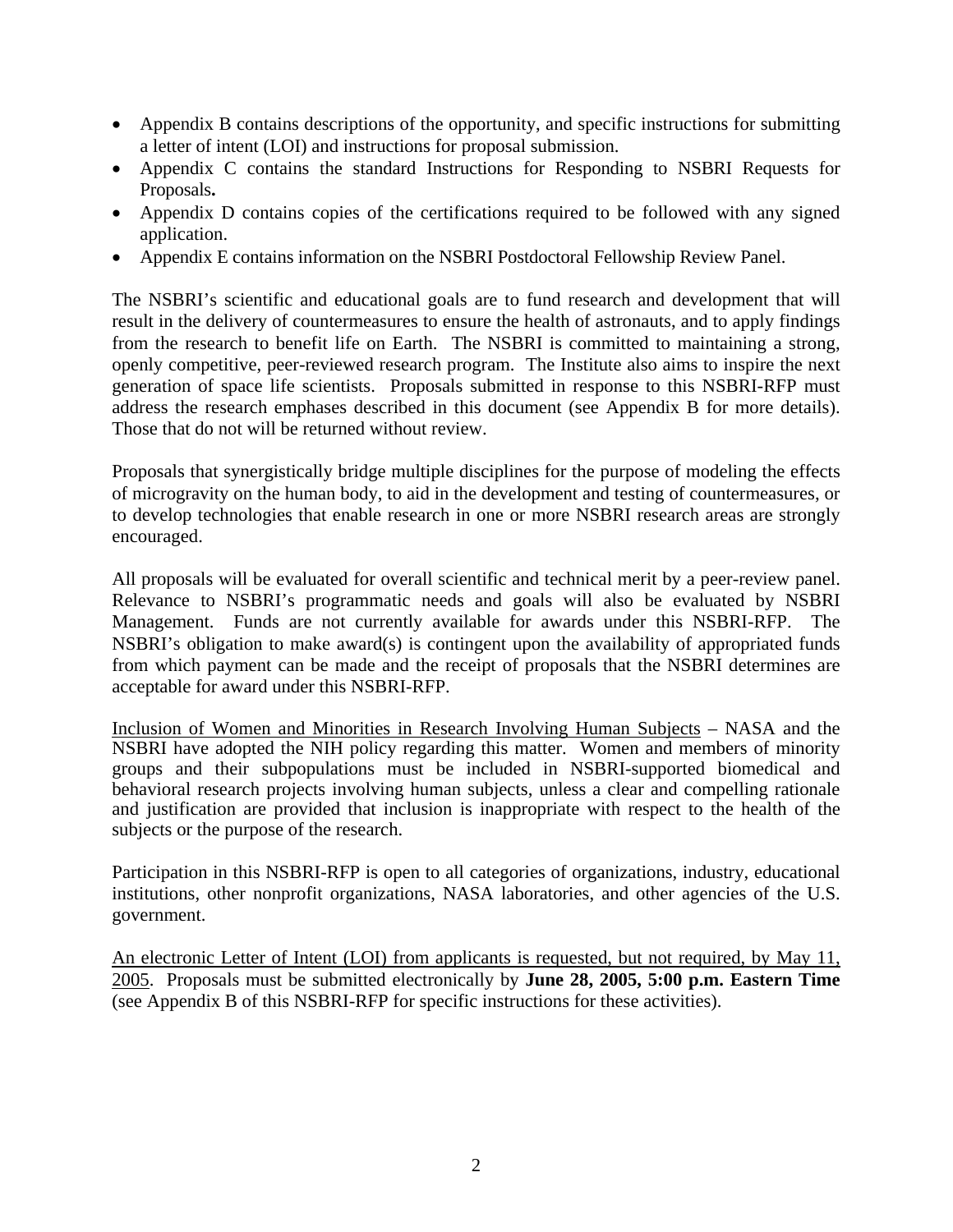The following items apply only to this NSBRI-RFP:

| <b>Solicitation NSBRI-RFP Identifier:</b> | <b>NSBRI-RFP-05-01</b>                        |  |  |
|-------------------------------------------|-----------------------------------------------|--|--|
| <b>Application Format Required:</b>       | <b>Electronic application using the NSBRI</b> |  |  |
|                                           | <b>Electronic Proposal Submission System</b>  |  |  |
|                                           | (See Appendix B for further information)      |  |  |
| Letters of Intent Due (not required):     | May 11, 2005                                  |  |  |
| <b>Proposals Due:</b>                     | June 28, 2005 5pm ET                          |  |  |
| <b>Selection Announcement:</b>            | <b>Fall 2005</b>                              |  |  |
| <b>Funding Begins:</b>                    | Approximately 30-90 days following            |  |  |
|                                           | notification of selection                     |  |  |
| <b>Selecting Official:</b>                | <b>Director, National Space Biomedical</b>    |  |  |
|                                           | <b>Research Institute</b>                     |  |  |

Information about the NSBRI and its existing research teams is available from:

Jeanne Becker, Ph.D. Associate Director, National Space Biomedical Research Institute One Baylor Plaza, NA-425 Houston, TX 77030-3498 Telephone: 713-798-7412 Fax: 713-798-7413 Email: [director@www.nsbri.org](mailto:director@www.nsbri.org)

Information about the NSBRI Postdoctoral Fellowship Program is available from:

 Gerald Sonnenfeld, Ph.D. Program Director NSBRI Postdoctoral Program E-mail: [postdoc@www.nsbri.org](mailto:postdoc@www.nsbri.org) Telephone: 607-777-4818

All prospective applicants to this NSBRI-RFP are advised that the highest priority in all of NASA's programs is given to safety and mission assurance, occupational health, environmental protection, information technology, export control, and security. NASA's safety priorities are to protect (i) the public, (ii) astronauts and pilots, (iii) the NASA workforce (including employees working under NASA instruments), and (iv) high-value equipment and property. All proposals submitted in response to this solicitation are expected to comply with this policy.

NSBRI points of contact will be identified in selection letters to begin the funding process. Potential investigators should read with care the program descriptions that are of interest, and focus their proposals on the specific research emphases defined in this NSBRI-RFP.

Your interest and cooperation in participating in this effort is appreciated.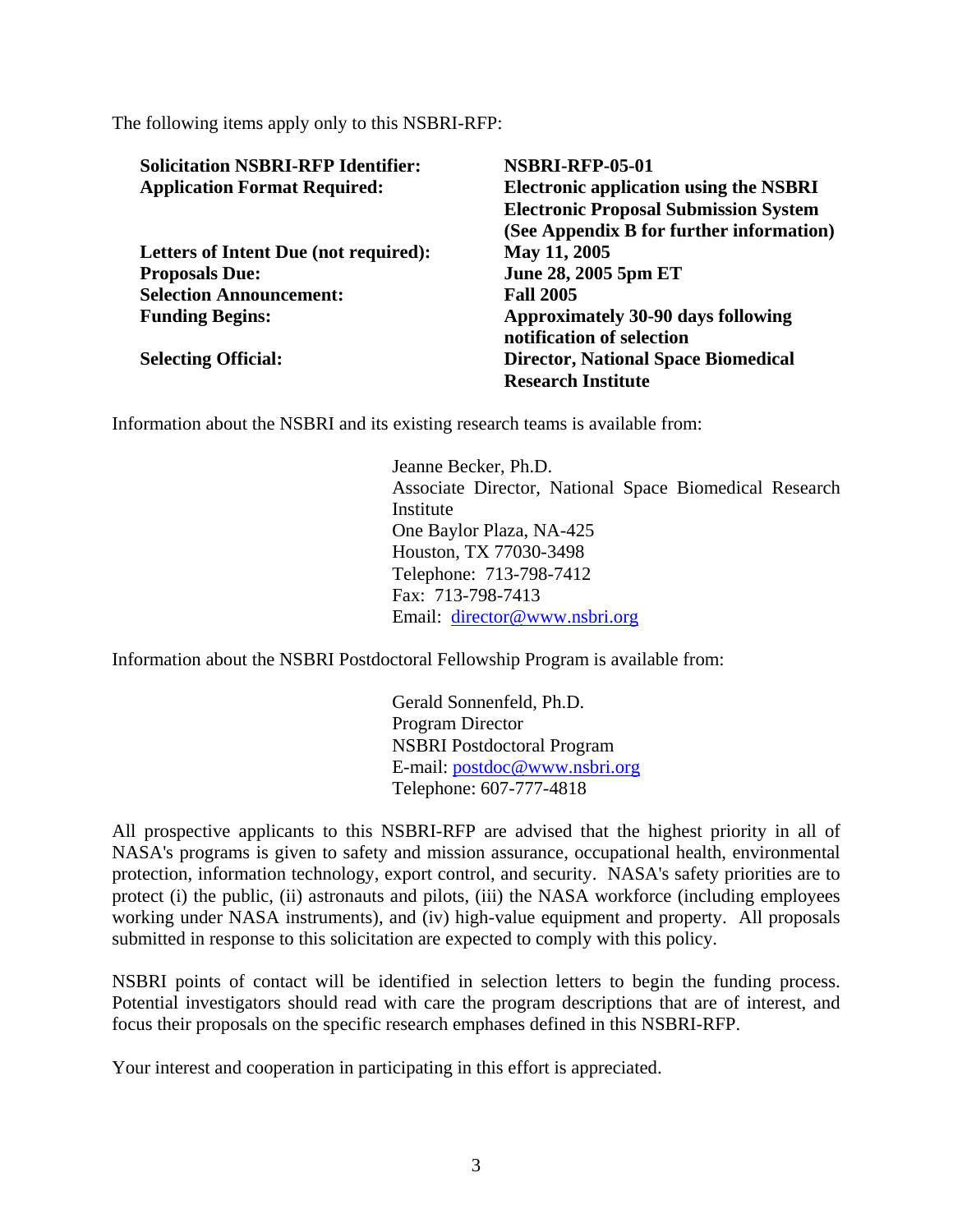Original signed by

Bobby R. Alford, M.D. Chairman of the Board and CEO National Space Biomedical Research Institute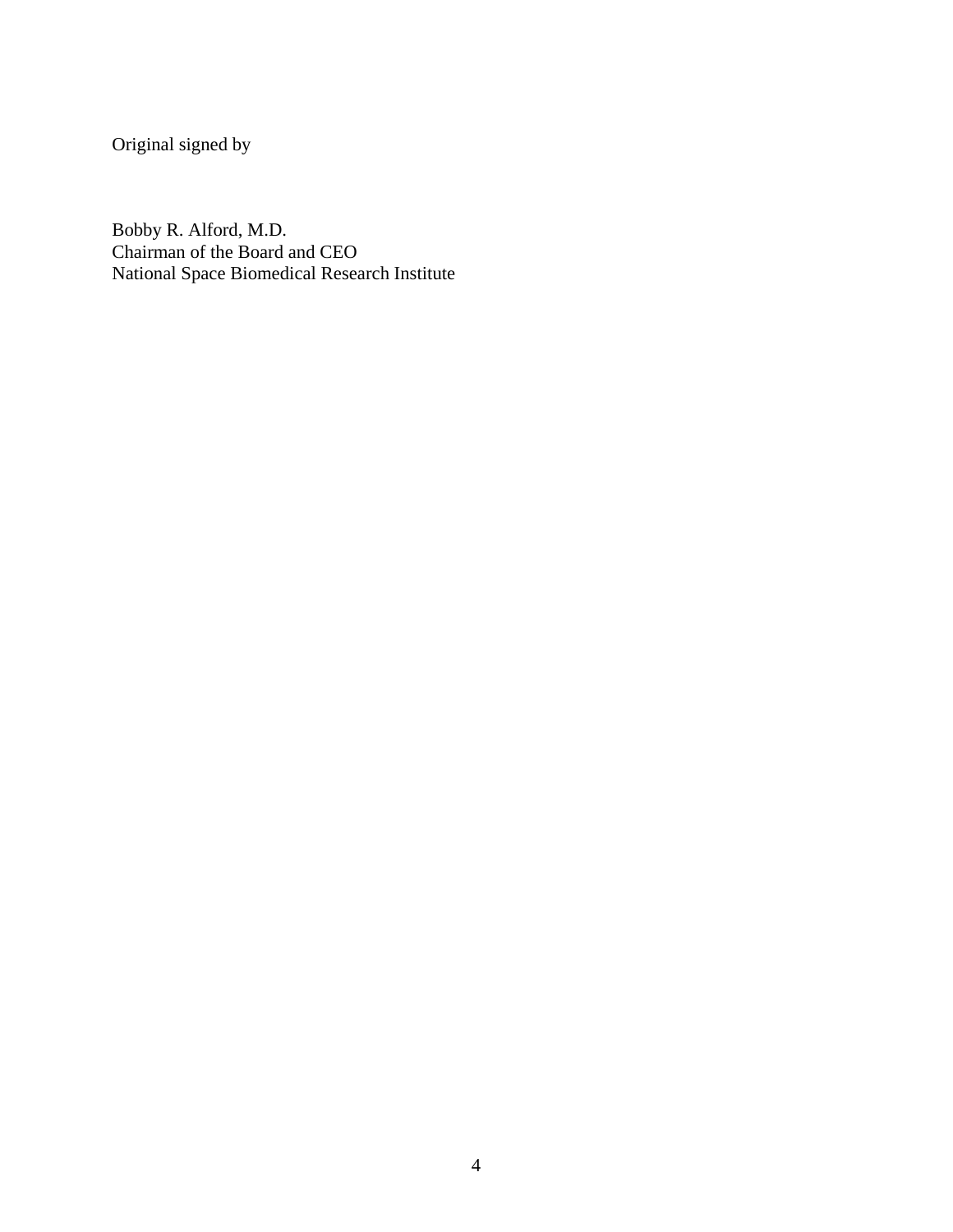# **Background Information**

# **Opportunities for a Postdoctoral Fellowship with the National Space Biomedical Research Institute**

# **I. Introduction**

The NSBRI is a NASA-initiated and -funded, non-profit research consortium charged with developing biomedical countermeasures for potential health problems that could occur in astronauts either during long-duration space flight or on their return to Earth. The NSBRI's current program consists of approximately 75 science and technology projects organized into 11 research teams. NSBRI research and development is aligned with the Vision for Space Exploration.

The research programs described in this NSBRI-RFP support the utilization of specialized NASA ground-based facilities and the development of special technologies required in the pursuit of its research goals. Investigators can access NASA specialized ground-based facilities for their research. Please refer to the *Space Life Sciences Ground Facilities Information Package* for instructions on how to incorporate the use of these facilities into a proposal. This document can be found online at:

[http://taskbook.nasaprs.com/peer\\_review/nra/life\\_science/00\\_OBPR\\_01/00\\_OBPR-01\\_GFIP.pdf](http://taskbook.nasaprs.com/peer_review/nra/life_science/00_OBPR_01/00_OBPR-01_GFIP.pdf)

**It is critical for applicants to read carefully all of the instructions in this NSBRI-RFP.** In addition, each Appendix includes guidelines, requirements, and instructions for preparing and submitting proposals, and defines the administrative policies governing the particular components described in this NSBRI-RFP.

# **II. Bioastronautics Roadmap (BR)**

In order to identify and make publicly known the biomedical risks of space flight, and the research questions that must be answered to reduce those risks, NASA has developed the Bioastronautics Roadmap (BR). The BR is an interdisciplinary tool to assess, understand, mitigate, and manage the risks to humans that are associated with long-term exposure to the space environment. It assumes an overarching strategy that integrates requirements, risks, risk factors, enabling questions, tasks, deliverables, and risk mitigation with the intent of directing biomedical research in support of human space flight, especially human missions of exploration. The BR is based in part on recommendations from internal NASA experts, NSBRI scientists, advisory committees representing the United States science community, task forces, and published reports such as the National Research Council (NRC) Space Studies Board's "A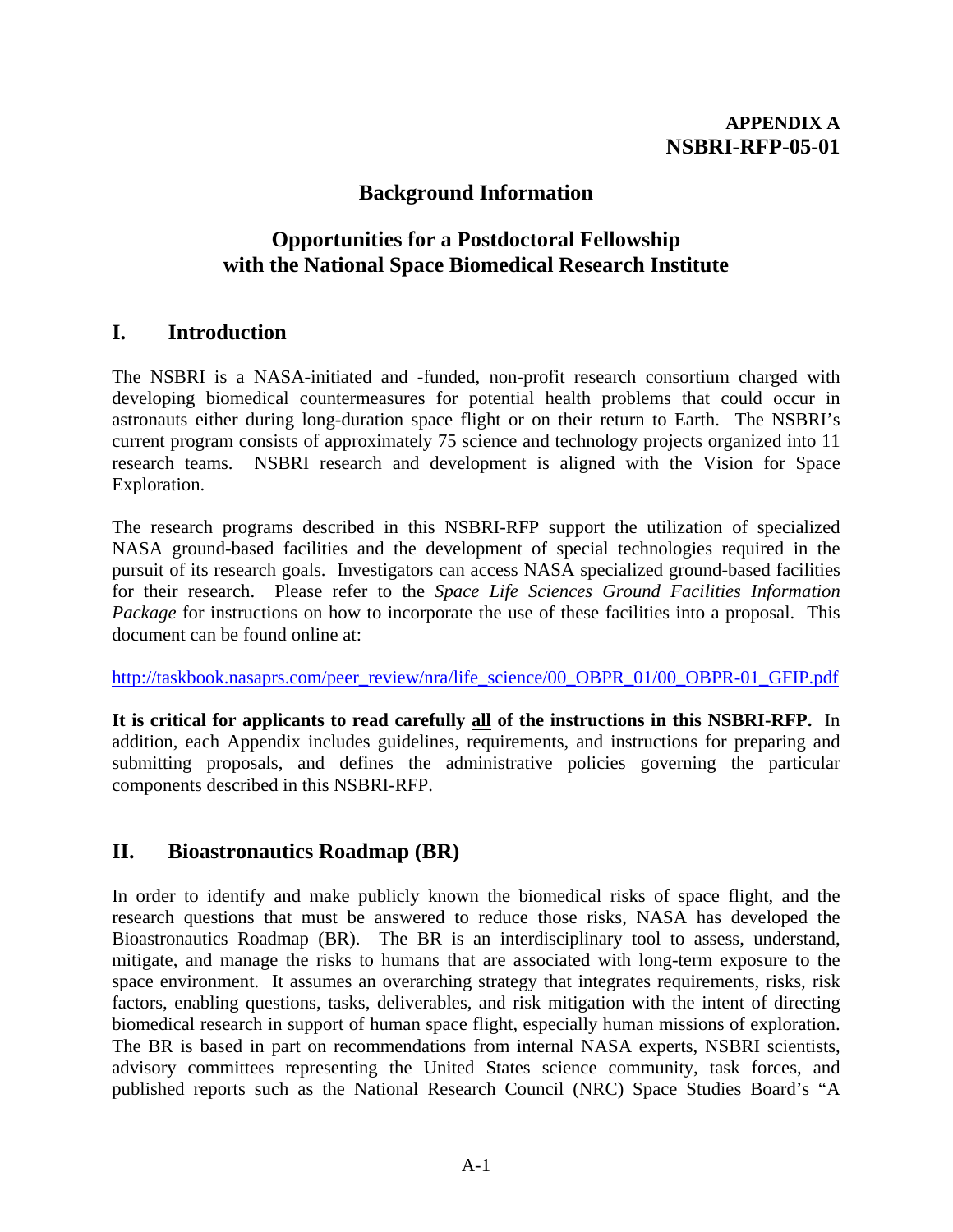Strategy for Research in Space Biology and Medicine in the New Century;" the Aerospace Medical Advisory Committee; the NASA Task Force on Countermeasures; the International Space Life Sciences Working Groups publications on Radiation, Bone, Muscle, Cardiovascular, Human Factors, and Neuroscience Workshops; and the NASA Medical Policy Board Document.

The ultimate goal of the BR is to protect the health and safety of space flight crews by allowing NASA and the community of scientists to better define and focus the research that is required for development and validation of operational health care "deliverables" for the prevention, treatment, and rehabilitation of space flight changes and of appropriate habitation and medical care systems.

The current BR identifies 45 risks and 454 questions. A more extensive overview, as well as a list of all the risks and critical questions for the BR, should be reviewed by potential investigators at [http://bioastroroadmap.nasa.gov/index.jsp.](http://bioastroroadmap.nasa.gov/index.jsp)

**The applicant must examine and understand the BR, and specify in their proposal the rationale and evidence underlying which risks and enabling questions their proposed research will address. An example is shown in Table I, and the blank BR form can be downloaded from the NSBRI Electronic Proposal Submission System (EPSS). A similar assessment will be performed by the NSBRI to understand how the proposed research addresses the BR risks and enabling questions. Proposals that do not identify which BR risks and questions are being addressed by the research will be returned to the applicant without review.**

The NSBRI utilizes annual reports to assess progress relative to stated research objectives and hypotheses as declared in the original grant proposal by the Postdoctoral Fellow. It is imperative that the reports indicate how the investigation relates to enabling questions outlined in the BR. It must be understood by the applicant that reporting of progress on an annual basis shall be required and shall be linked to BR risks and enabling questions. In addition, the final report shall address the entire scope of the project rather than the final year and shall be linked to BR risks and enabling questions.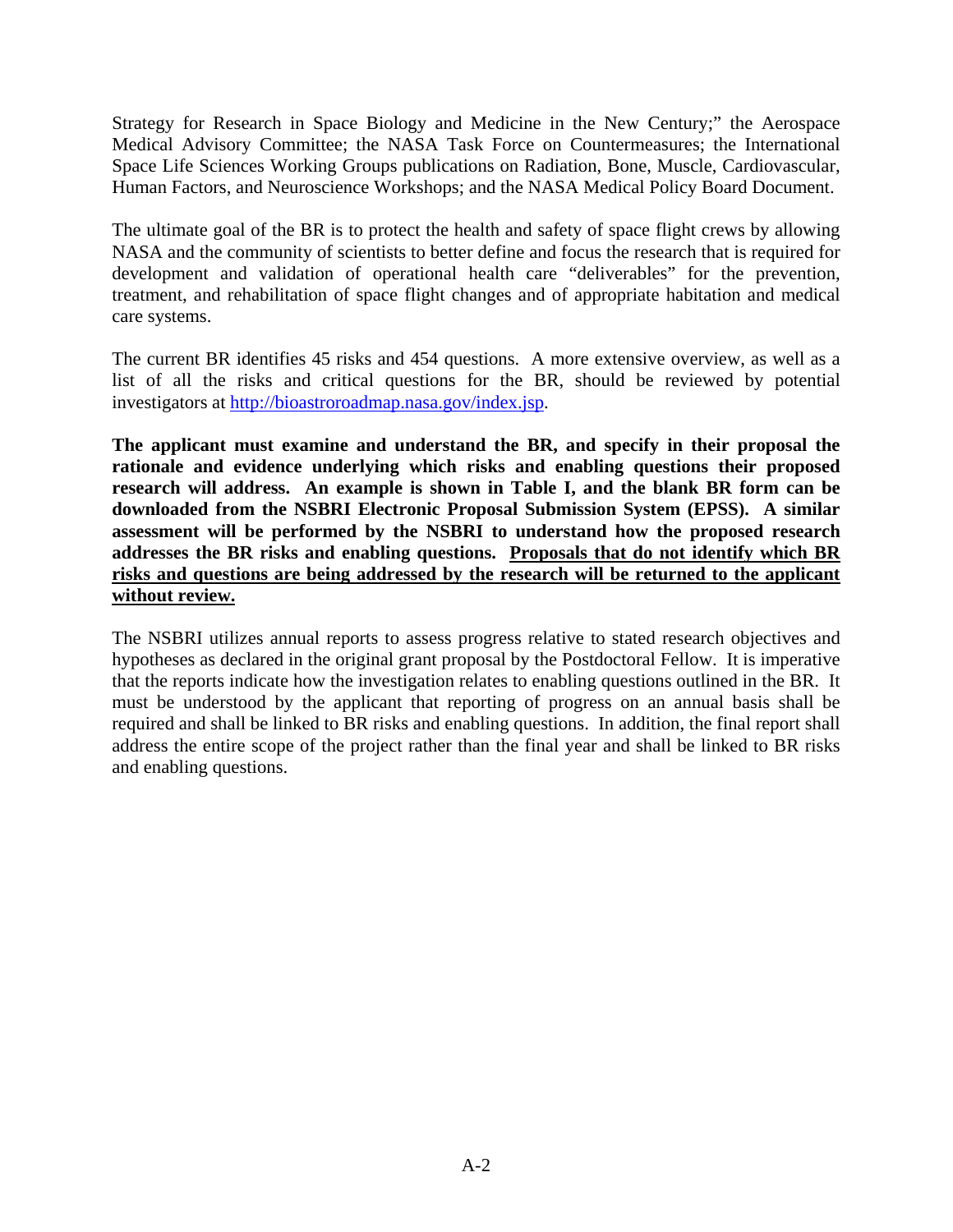## TABLE I

#### **EXAMPLE ONLY – Complete BR Form for specific proposal**

| Hypotheses                                                                                                                                                                                                                                                                                        | <b>Risk Number</b><br>(from<br><b>Bioastronautics</b><br>Roadmap) | Enabling<br>Question<br>Number<br>(from<br><b>Bioastronautics</b><br>Roadmap) | <b>Enabling Question</b><br>(from Bioastronautics<br>Roadmap)                                                                                                                                                                                                                                                                                                                                    | Specific Aim                                                                                                                                                          |
|---------------------------------------------------------------------------------------------------------------------------------------------------------------------------------------------------------------------------------------------------------------------------------------------------|-------------------------------------------------------------------|-------------------------------------------------------------------------------|--------------------------------------------------------------------------------------------------------------------------------------------------------------------------------------------------------------------------------------------------------------------------------------------------------------------------------------------------------------------------------------------------|-----------------------------------------------------------------------------------------------------------------------------------------------------------------------|
| The combined<br>effects of<br>hypergravity<br>(simulating launch<br>and landing) and<br>bedrest (simulating<br>space flight) along<br>with associated<br>physical and<br>psychological stress<br>will decrease virus<br>specific cellular<br>immunity and<br>reactivate latent<br>herpes viruses. | $Risk$ #22<br>Immunodeficiency,<br><b>Infections</b>              | 7.03                                                                          | Do factors associated with<br>flight (stress, environment,<br>micro-gravity, nutritional<br>status, radiation) affect<br>humoral or cell mediated<br>immune function, non-<br>specific immunity, mucosal<br>immunity, or immune<br>surveillance capabilities of<br>crewmembers in a manner<br>that exposes them to<br>unacceptable medical risk<br>(disease, allergy, delayed<br>wound healing)? | $#1$ : Assess stress levels<br>utilizing measures of<br>biochemical and<br>psychological stress.<br>#2: Determine virus<br>specific T-lymphocyte<br>immunocompetence. |
|                                                                                                                                                                                                                                                                                                   | <b>Risk #22</b><br>Immunodeficiency,<br>Infections                | 7.04                                                                          | Do factors associated with<br>spaceflight increase disease<br>pathogens by activation of<br>latent viruses?                                                                                                                                                                                                                                                                                      | 3: Quantify latent herpes<br>virus reactivation                                                                                                                       |
| Additional<br>hypotheses as<br>required.                                                                                                                                                                                                                                                          |                                                                   |                                                                               |                                                                                                                                                                                                                                                                                                                                                                                                  |                                                                                                                                                                       |

# **III. Countermeasure Readiness Levels (CRL)/Technology Readiness Levels (TRL)**

#### **Countermeasure Readiness Levels (CRL)**

NASA's Human System Research and Technology Program (HSRT) has developed a scale to allow NASA and the NSBRI to define, assess, and quantify the level of "countermeasure readiness." The use of this scale allows NSBRI Management to determine and describe how each funded research project fits into the countermeasure development "flow" and to monitor progress in countermeasure development. This section describes this scale and how it is used. **Each applicant must examine and understand the CRL scale and specify in the application the CRL that will result from the funding and conduct of their proposed research.** Figure 1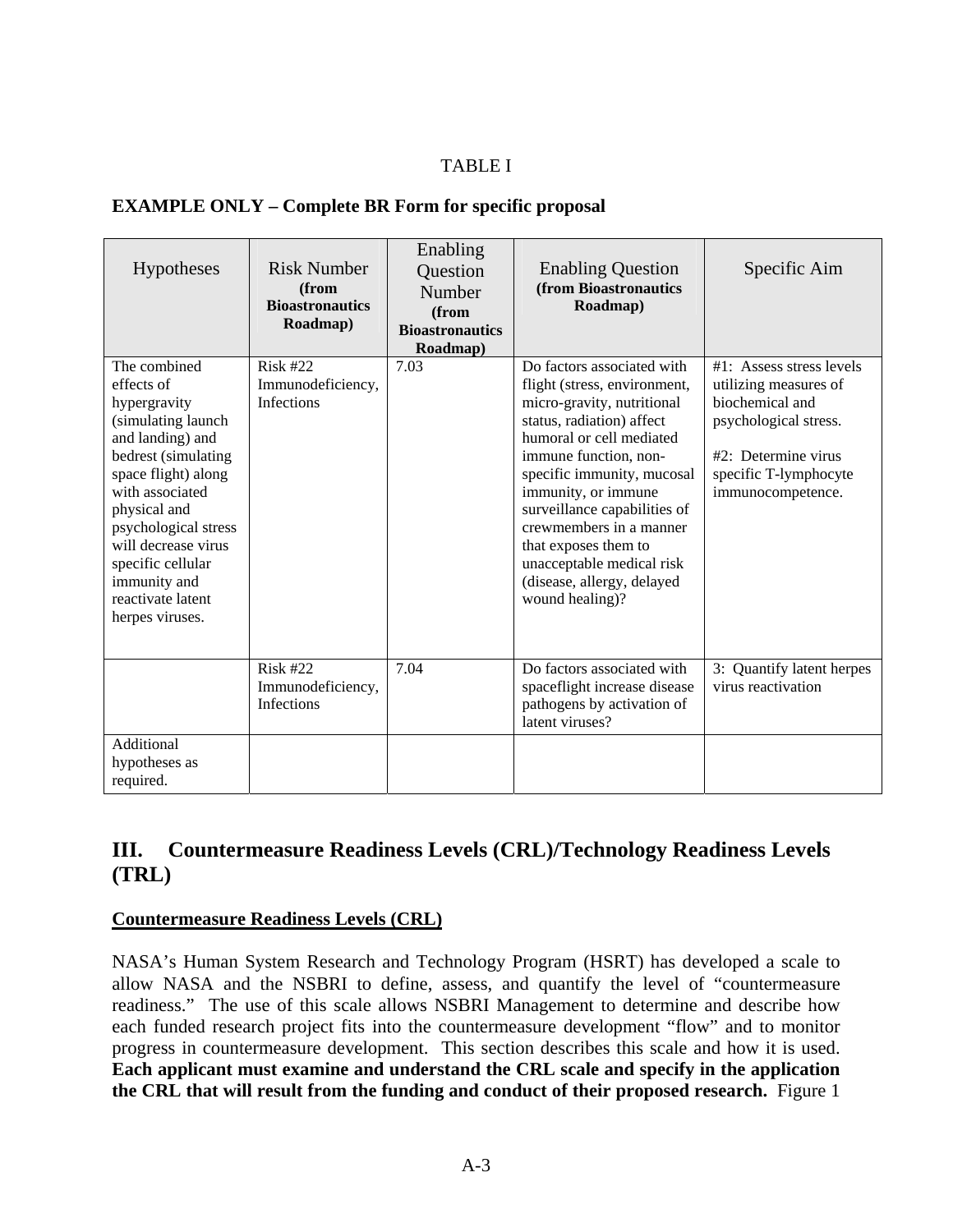illustrates the CRL scale, which describes the level of scientific maturity of HSRT research from the fundamental studies that suggest potential countermeasures to studies that allow the systematic evaluation and validation of countermeasures ready for operational implementation.

### **Figure 1. Countermeasure Readiness Levels**



Countermeasure development usually progresses through systematic research. Research flows through various levels of countermeasure readiness. Figure 2 represents this general progression. The boundaries between the types of activities are approximate. A potential countermeasure ready for validation in flight is one that has a thorough, successful history of ground-based, clinical, and/or flight analog testing. Other NASA Research Announcements and NSBRI-RFPs may be issued throughout the year to call for studies to evaluate potential countermeasures. To have NASA notify you by email in the future about its Research Announcements, register at <http://proposals.hq.nasa.gov/proposal.cfm>. To receive notification of NSBRI Requests for Proposals and program information, please register for the E-News service at <http://www.nsbri.org/NewsPublicOut/ENews.epl>.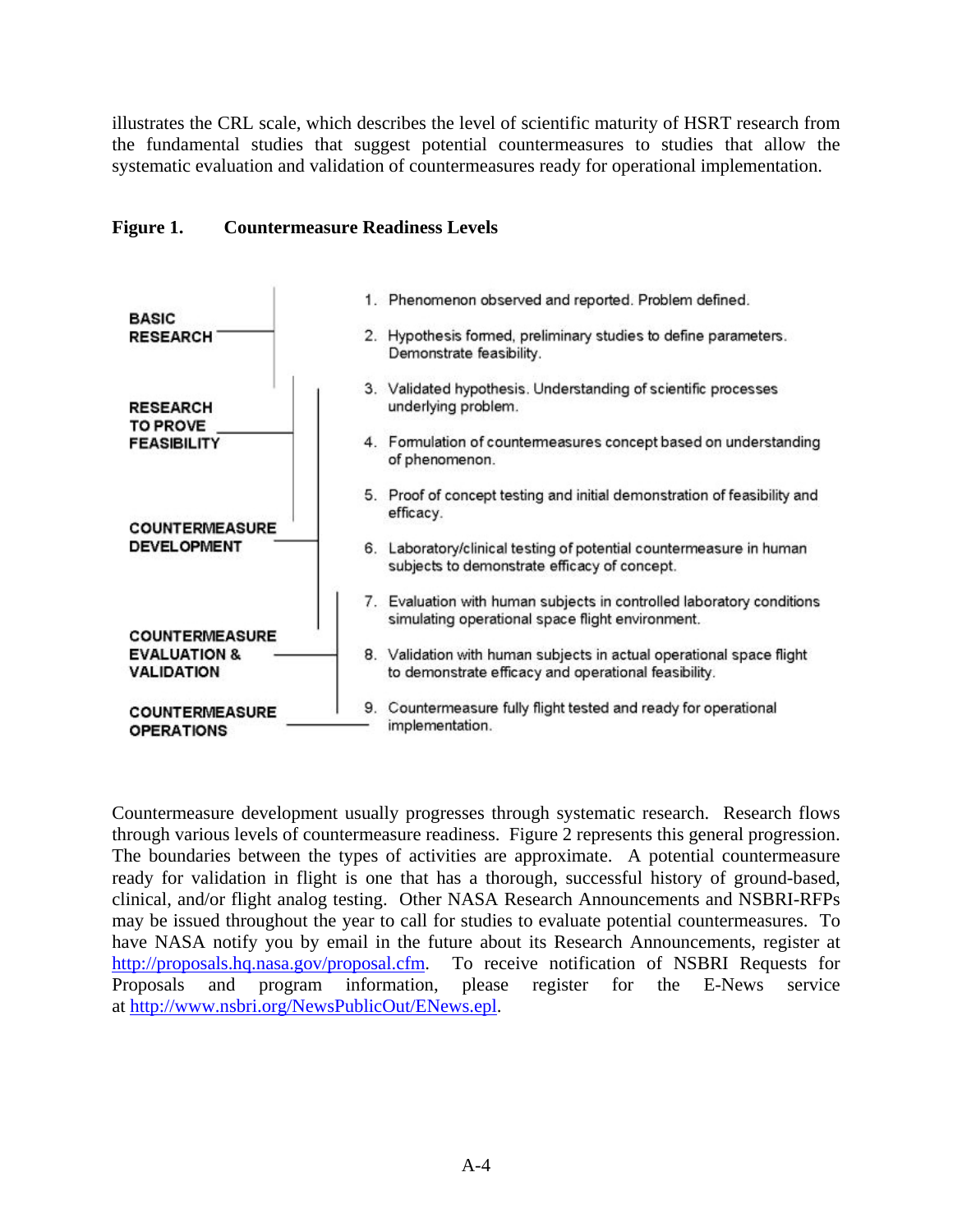

Figure 2. Countermeasure Development Process

### **Technology Readiness Levels (TRL)**

Technology Readiness Levels (TRL) are a systematic metric/measurement system that supports assessments of the maturity of a particular technology and the consistent comparison of maturity between different types of technology (See Figure 4).

The TRL system was adopted by the NASA space program for project tracking and management and was incorporated in NASA's 1991 Integrated Technology Plan. TRL was originally designed for traditional engineering programs with specific requirements and products.

#### **There are nine TRLs, which can be grouped into five general categories:**

- basic research in new technologies and concepts.
- focused technology development addressing specific technologies for one or more potential identified applications.
- technology development and demonstration for each specific application before the beginning of full system deployment.
- system development (through first unit fabrication).
- system 'launch' and operations.

TRLs are a means to assess the level of maturity of a particular technology and provide a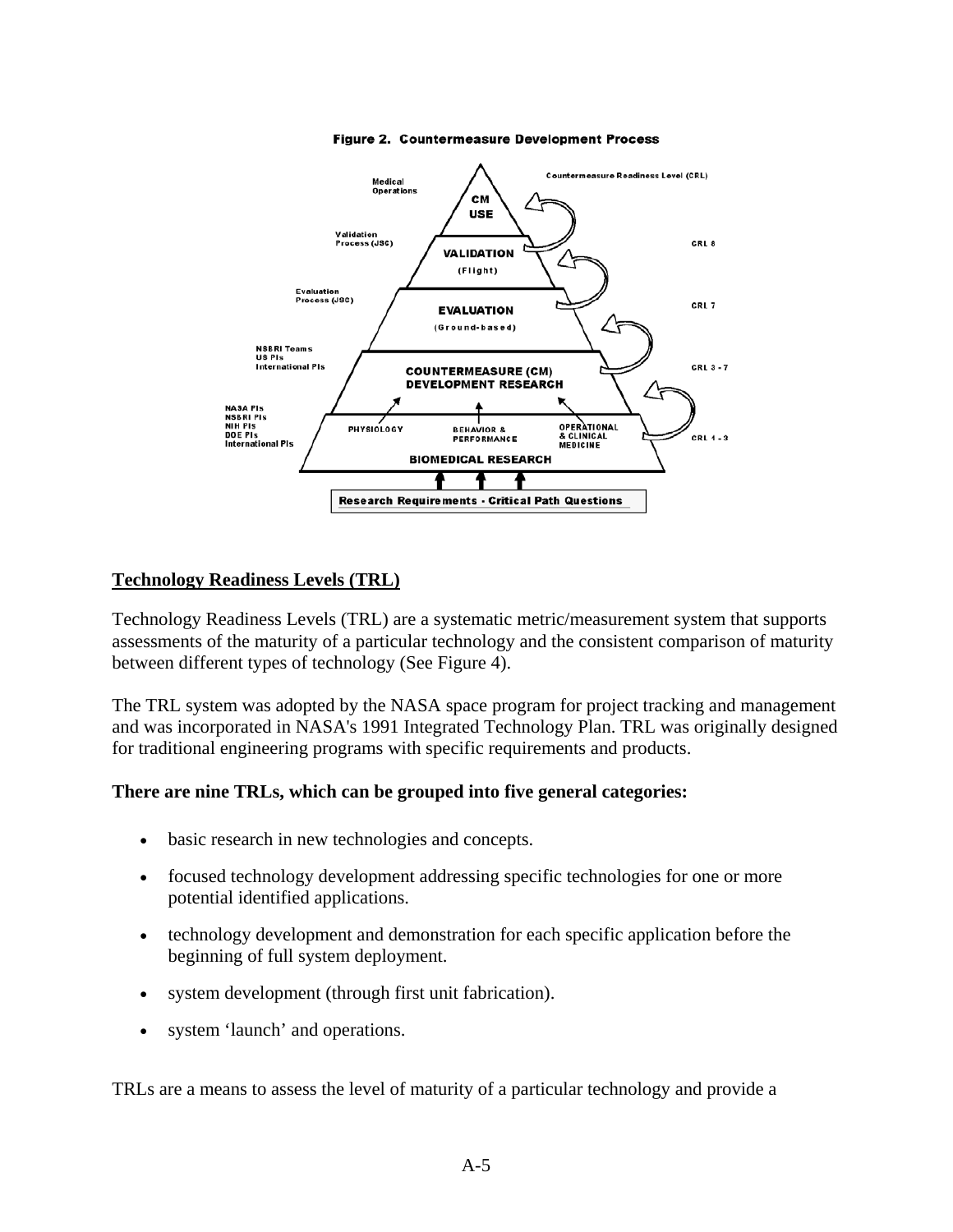consistent standard of comparison between technologies. In short, TRL is a technology milestone.

## **Figure 3. Technology Readiness Levels**

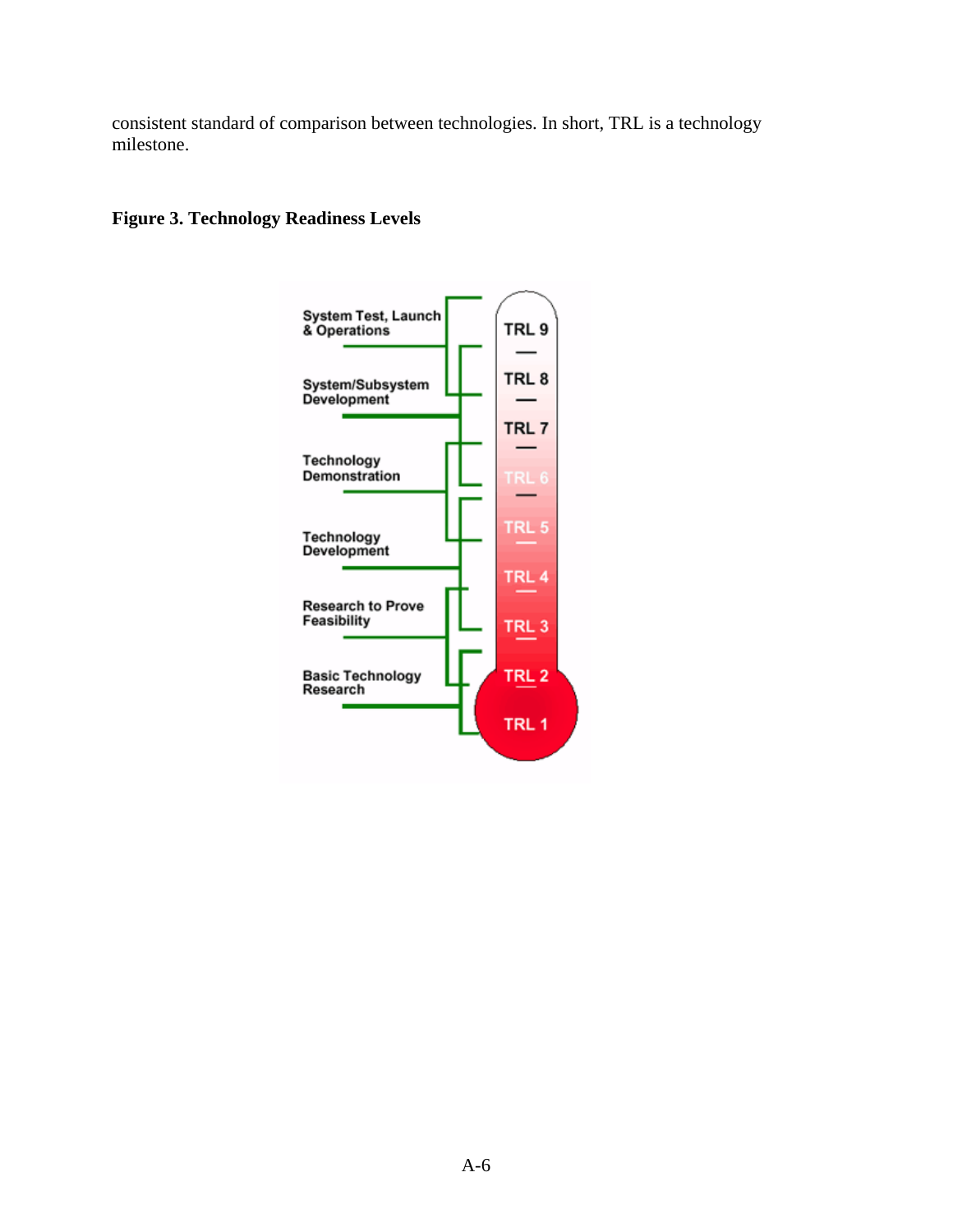Figure 4. Technology Readiness Levels (TRL)

| Level            | <b>Definition</b>                                                         |  |  |
|------------------|---------------------------------------------------------------------------|--|--|
| TRL1             | Basic principles observed                                                 |  |  |
| TRL <sub>2</sub> | Technology concept and/or application formulated                          |  |  |
| TRL3             | Analytical and experimental critical function/proof-of-concept            |  |  |
| TRL4             | Component and/or breadboard validation in lab                             |  |  |
| TRL5             | Component and/or breadboard in relevant environment                       |  |  |
| TRL6             | System/subsystem model or prototype demonstration in relevant environment |  |  |
| TRL7             | Subsystem prototype in a space environment                                |  |  |
| TRL8             | System completed and flight qualified through demonstration               |  |  |
| TRL9             | System flight proven through mission operations                           |  |  |

# **IV. Biomedical Data**

Biomedical data are being collected in both the Longitudinal Study of Astronaut Health (LSAH) and the Life Sciences Data Archive (LSDA). These databases can be made available for research activities subject to scientific merit review, ethical issues related to the protection of subjects, and privacy issues. Identifiable human medical and research data is only available with the consent of the astronaut and/or research subject.

The LSAH is an electronic database of medical information collected over the active career and post-career life of the astronauts. Data are also available on a comparison group matched to the astronauts by age, sex, and initial body mass index. The data recorded include annual and flight related medical evaluation, medical debriefs following space flights for astronauts, and routine annual medical evaluations for the comparison group.

# **V. Program Reporting**

It is expected that results from funded research will be published in peer-reviewed journals as the work is completed. **Published papers must acknowledge NSBRI support.** In addition, investigators whose proposals are selected must also provide annual reports on progress in achieving the goals of the research project.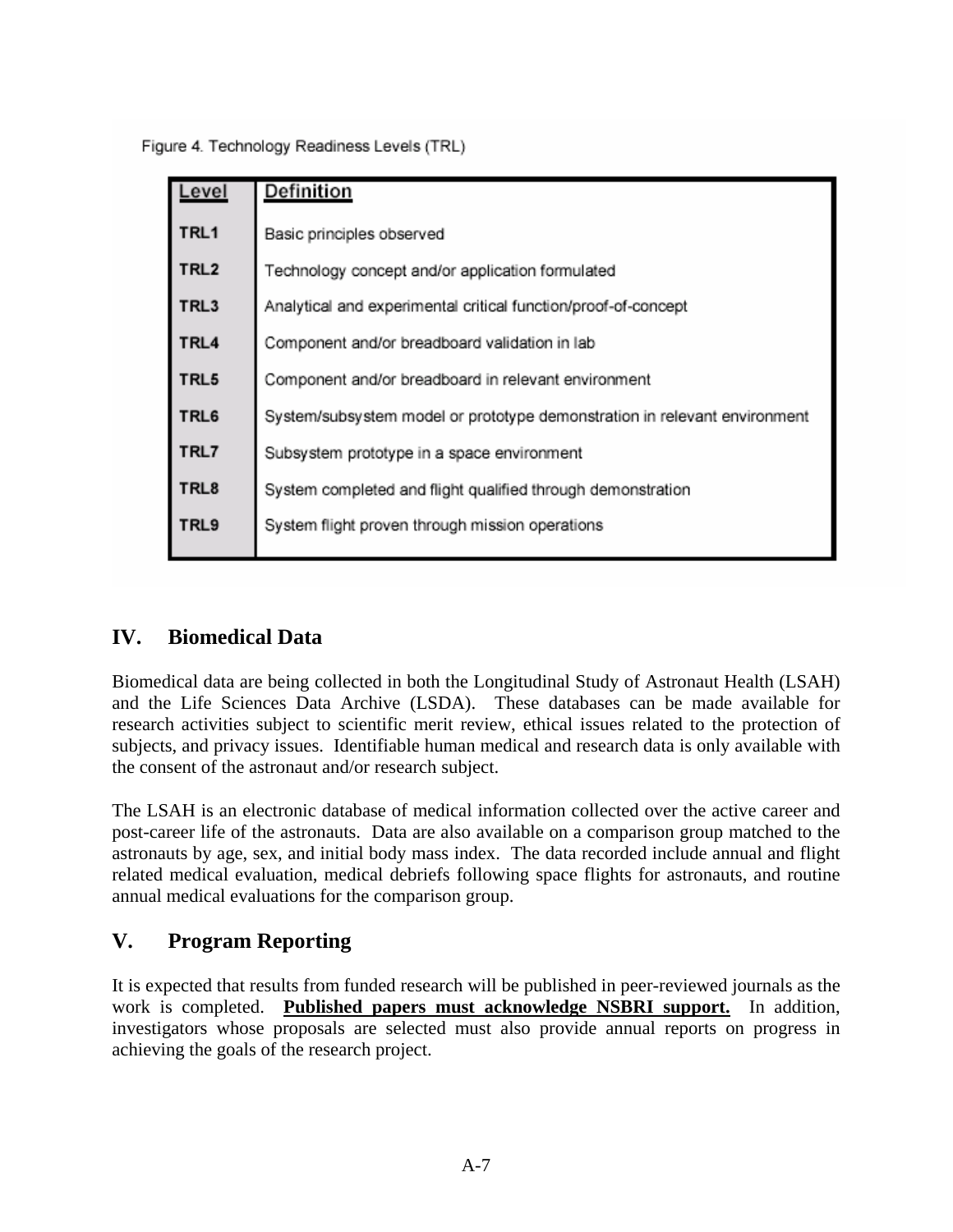#### **Annual Report**

An Annual Report is due to the NSBRI 30 days before the end of the first year of funding to communicate the status of the completed research as well as peer-reviewed publications to date. A format outlining the report requirements will be provided. Submission of the first year annual report is required before the funding for the second year will be issued.

#### **Final Report**

A final report is required that shall include a summary of completed research and a record of all scientific communications, peer-reviewed publications, and intellectual property disclosures resulting from the NSBRI-supported work. This report must be submitted to the NSBRI within 60 days after the end of the Fellowship.

Annual and final reports shall emphasize the relevance of research results to the BR risks and questions as defined in Table 1 in the original proposal. It should be noted that the final report shall incorporate the results and relevance to Table 1 for the entire duration of the research project.

### **Follow-up**

To assess the impact of Postdoctoral Fellowships on the career advancement of young scientists and to provide an active network of investigators in space biomedical research and development, the NSBRI will request brief, periodic updates on the status of NSBRI Fellows throughout their careers.

## **VI. Bibliography**

- 1. **OBPR Program Tasks and Bibliography (Task Books)** for FY1995-2002 are available at <http://research.hq.nasa.gov/taskbook.cfm>
- 2. **National Space Biomedical Research Institute Web site.** <http://www.nsbri.org/>
- 3. **Space Life Sciences Ground Facilities Information Package.** This document is available at [http://research.hq.nasa.gov/code\\_u/nra/current/NRA-03-OBPR-04/index.html](http://research.hq.nasa.gov/code_u/nra/current/NRA-03-OBPR-04/index.html)
- 4. **The Space Life Sciences Data Archive (LSDA)** is an online database containing descriptions and results of completed NASA-sponsored flight experiments. Descriptions are included of experiments, missions, procedures, hardware, biospecimens collected, personnel, and documents. Biospecimens that are available for research purposes are described in detail. A limited number of experiments contain final reports and spreadsheet data suitable for downloading. Data from human subjects are unavailable online for reasons of privacy.

Internet address: <http://lsda.jsc.nasa.gov/> LSDA Help Desk: 281-483-7876 Email: lsda@semail.jsc.nasa.gov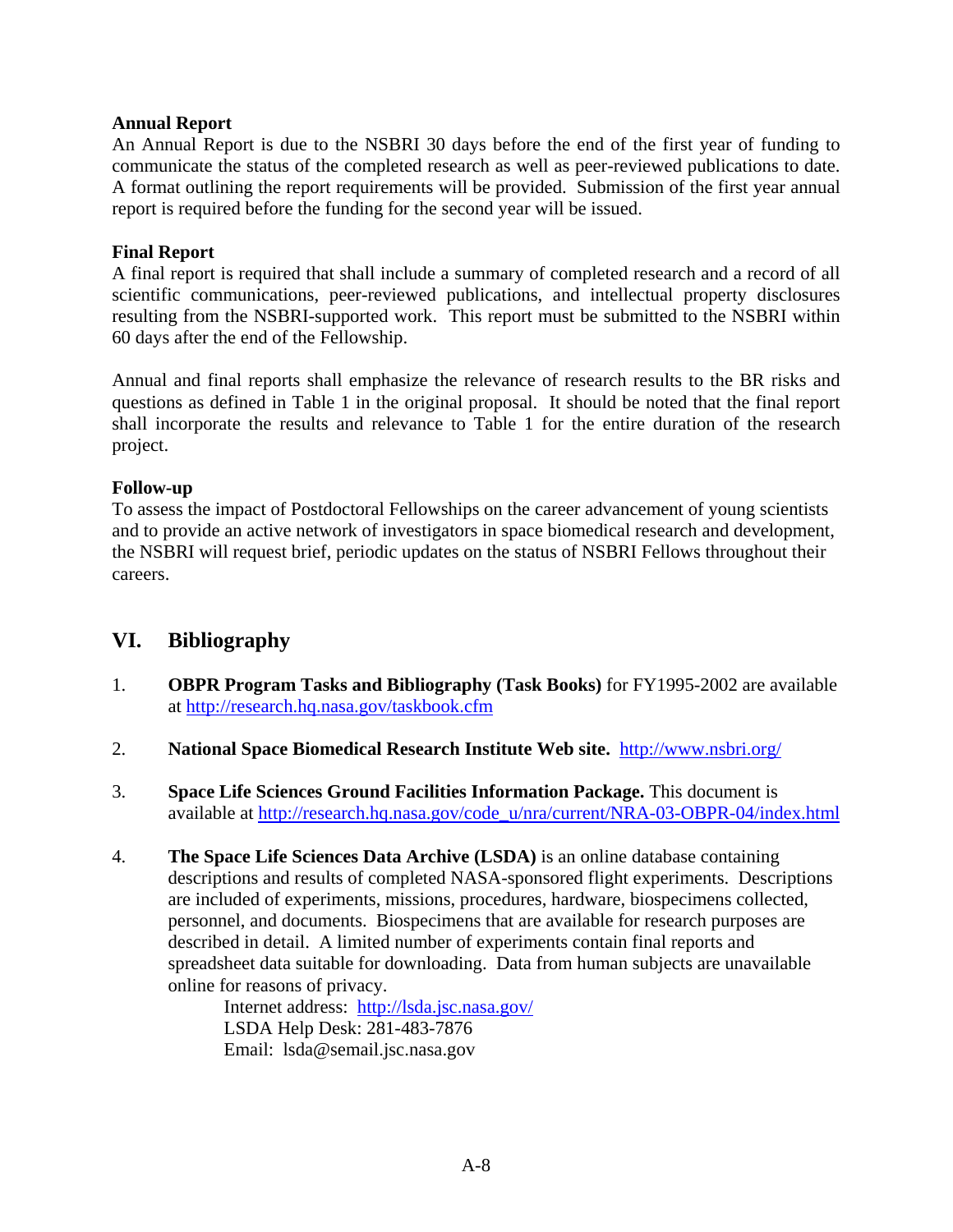- 5. **Center for Advanced Studies in the Space Life Sciences** contains a list of workshops and seminars sponsored by the Center. The proceedings and final reports of these workshops are also posted as they become available at <http://www.mbl.edu/CASSLS/workshops.html>
- 6. **Guidance for NASA Medical Board Procedures**. National Aeronautics and Space Administration, Medical Policy Board. Richard Williams, M.D., Chairperson. NASA Headquarters. This document is available at [http://peer1.nasaprs.com/peer\\_review/prog/mpbhand.pdf](http://peer1.nasaprs.com/peer_review/prog/mpbhand.pdf)
- 7. **A Strategy for Research in Space Biology and Medicine in the New Century.** National Academy of Science. National Research Council Committee on Space Biology and Medicine. Mary J. Osborn, Committee Chairperson. 1998. Washington DC: National Academy Press. <http://www.nas.edu/ssb/csbm1.html/>
- 8. **Space Physiology and Medicine, 3rd ed**.A. Nicogossian, C. Huntoon, and S. Pool. (Eds.). 1994. Philadelphia, PA: Lea & Febiger.
- 9. **Task Force on Countermeasures.** This report incorporates the output of the Countermeasures Task Force, the Vestibular Countermeasures Task Group, and the Behavior and Performance Working Group into a unified document. This document is available at [http://peer1.nasaprs.com/peer\\_review/prog/countermeasures/countermeasures.html](http://peer1.nasaprs.com/peer_review/prog/countermeasures/countermeasures.html)
- 10. **International Workshop on Cardiovascular Research in Space**. *Medicine and Science in Sports and Exercise*, Volume 28, Number 10 Supplement, 1996.
- 11. **Muscle Research in Space: International Workshop**. *International Journal of Sports Medicine*, Volume 18, Supplement 4, S257-S331, 1997.
- 12. **Space Neuroscience Research**. *Brain Research Reviews*, Volume 28, Numbers 1/2, Special Issue, 1998.
- 13. **International Workshop on Bone Research in Space**. *Bone, Official Journal of the International Bone and Mineral Society*, Volume 22, Number 5 (Supplement), 1999.
- 14. **Small Clinical Trials: Issues and Challenges.** Institute of Medicine, National Academy Press, Washington, DC. <http://www.nap.edu/books/0309073332/html/>
- 15. **Sex and Gender: Exploring the Biological Contributions to Human Health**. *NIH Guidelines on the Inclusion of Women and Minorities as Subjects in Clinical Research, 59 Fed. Reg. 14508 (1994).*
- 16. **Grant and Cooperative Agreement Handbook.** Office of Procurement, National Aeronautics and Space Administration, Washington, D.C. 20546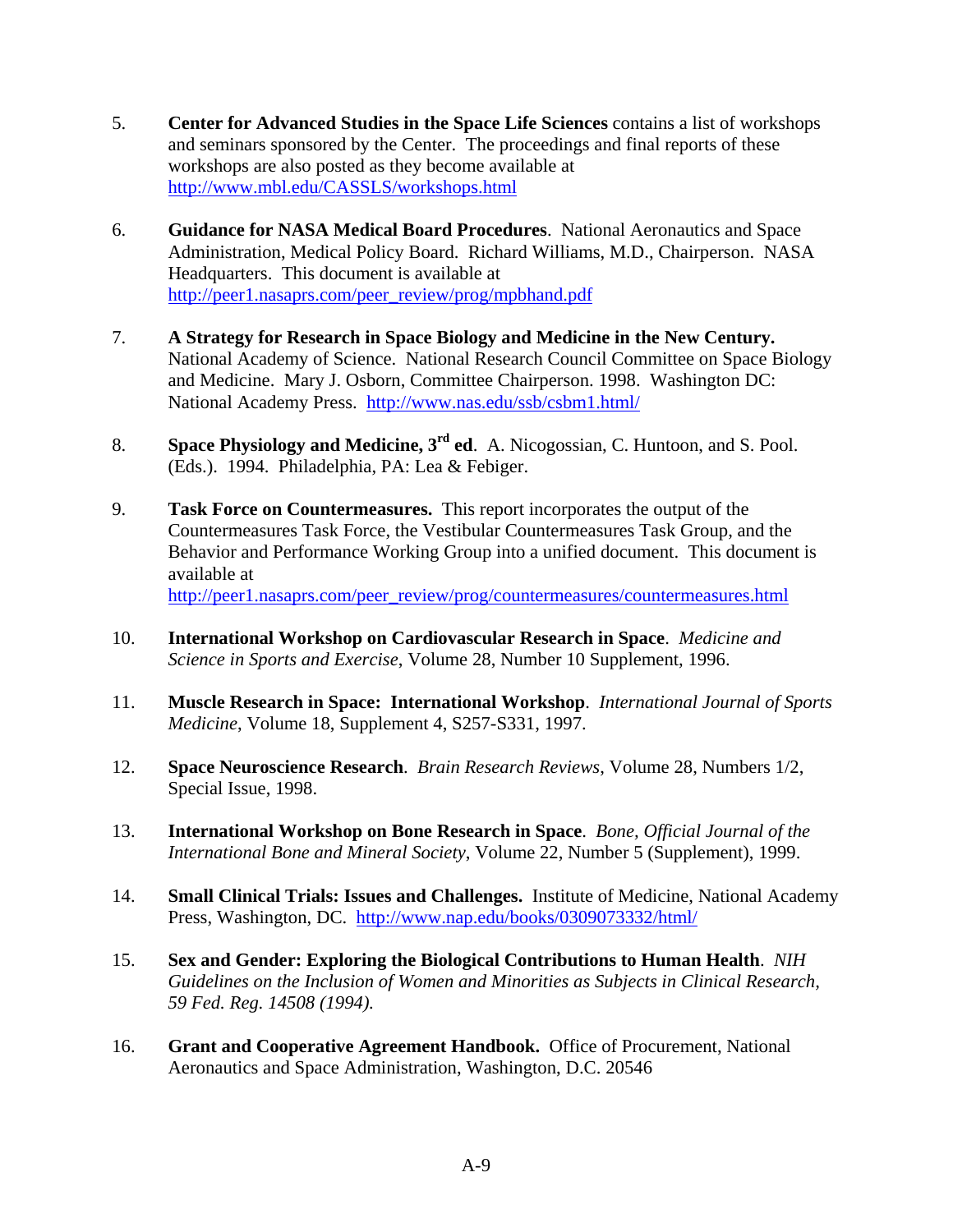17. **Safe Passage, Astronaut Care for Exploration.** Institute of Medicine, National Academy Press, 2101 Constitution Avenue NW, Washington DC 20418 (2001).

## 18. **NSBRI Team Strategic Plans:**

Bone Loss**:** <http://www.nsbri.org/Research/Bone.html> Cardiovascular Alterations: <http://www.nsbri.org/Research/Cardio.html> Human Performance Factors: <http://www.nsbri.org/Research/Sleep.html> Immunology, Infection and Hematology: <http://www.nsbri.org/Research/Immune.html> Muscle Alterations and Atrophy: <http://www.nsbri.org/Research/Muscle.html> Neurobehavioral and Psychosocial Factors: <http://www.nsbri.org/Research/Psycho.html> Neurovestibular Adaptation: <http://www.nsbri.org/Research/Neuro.html> Nutrition, Fitness and Rehabilitation: <http://www.nsbri.org/Research/Nutrition.html> Smart Medical Systems: [http://www.nsbri.org/Research/Med\\_Sys.html](http://www.nsbri.org/Research/Med_Sys.html) Technology Development: <http://www.nsbri.org/Research/Tech.html>

- 19. **Space Life Sciences Directorate Web site:** <http://slsd.jsc.nasa.gov/>
- 20. **Exploration Systems Mission Directorate Interim Strategy** This document is available at: [http://www.exploration.nasa.gov/documents/explor\\_strategy\\_hi.pdf](http://www.exploration.nasa.gov/documents/explor_strategy_hi.pdf)
- 21. **NASA Vision for Space Exploration** This document is available at: [http://www.nasa.gov/pdf/55584main\\_vision\\_space\\_exploration-hi-res.pdf](http://www.nasa.gov/pdf/55584main_vision_space_exploration-hi-res.pdf)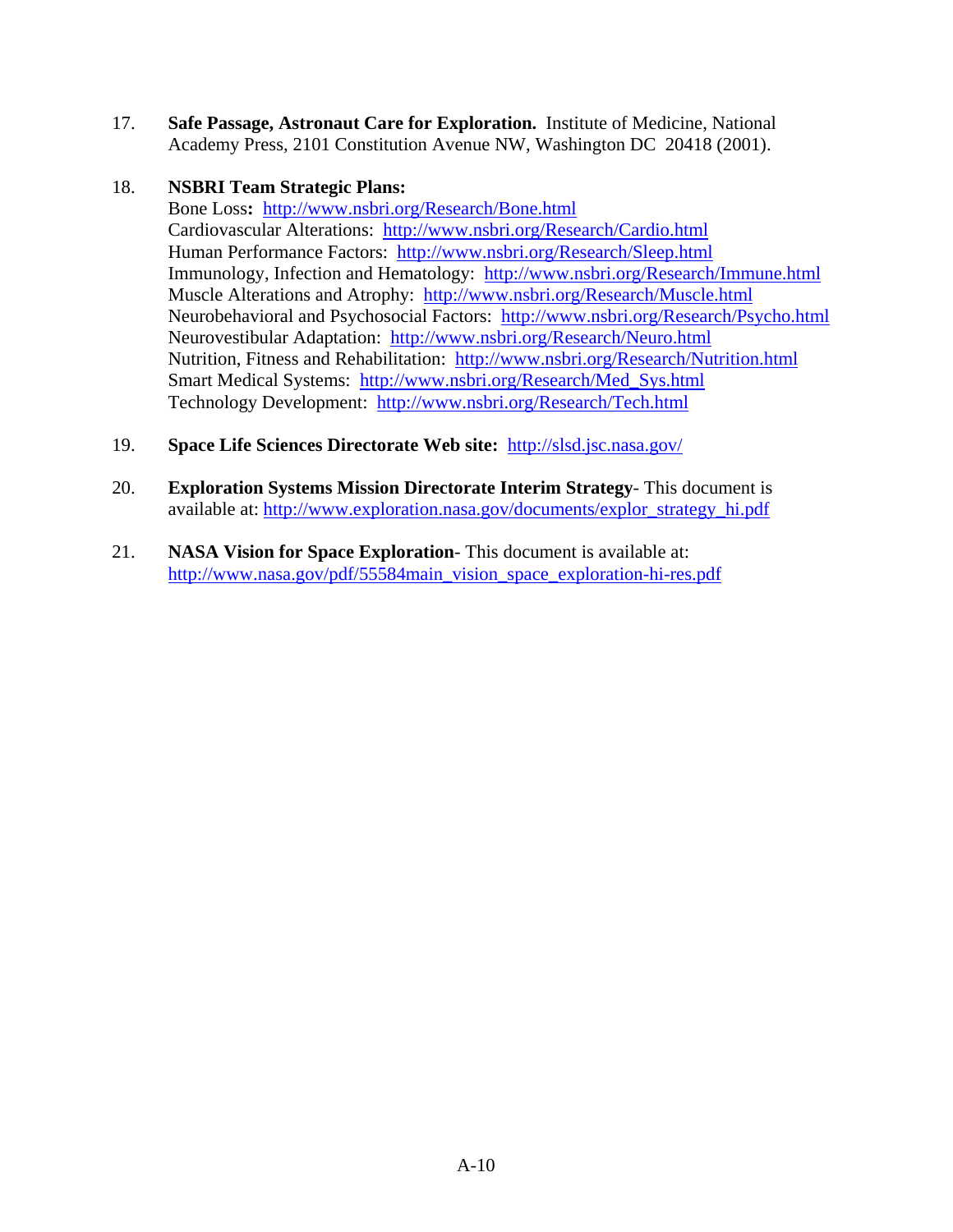## **APPENDIX B NSBRI-RFP-05-01**

# **NSBRI Request for Proposals Soliciting Postdoctoral Fellowship Applications**

## **Research Projects for Postdoctoral Fellowships as a Part of a Research Team of the National Space Biomedical Research Institute**

**NOTE 1: The program is open to U.S. citizens, permanent residents, or persons with pre-existing visas obtained through their sponsoring institutions.**

**NOTE 2: The overall focus for NSBRI proposals should be the definition and feasibility of specific practical countermeasures (CRLs 3-7).** 

## **I. Introduction**

The NSBRI is a non-profit organization competitively selected by NASA. The mission of the Institute is to use an integrated research team approach to advance biomedical research with the goal of ensuring safe and productive long-term human exploration of space. The NSBRI invites ground-based research applications to join an existing team in one of 10 research areas:

- 1. *Bone Loss* Addressing bone loss and weakening during space flight, and the inherent fracture risks.
- 2. *Cardiovascular Alterations* Addressing the in-flight occurrence of cardiac dysrhythmias and post-flight impairment of the cardiovascular response to orthostatic and exercise stress.
- 3. *Human Performance Factors, Sleep, and Chronobiology* Investigating maintenance of high cognitive performance and vigilance despite environmental stress and sleep disturbances.
- 4. *Immunology, Infection, and Hematology* Addressing immune system impairment and altered susceptibility to infection, increased allergic responsiveness, decreased blood volume, and post-flight anemia.
- 5. *Muscle Alterations and Atrophy* Focusing on the loss of skeletal muscle mass, strength, and endurance that accompanies space flight.
- 6. *Neurobehavioral and Psychosocial Factors* Investigating methods and tools that can be utilized to enable crews to cope with stress, isolation, and compatibility.
- 7. *Neurovestibular Adaptation* Addressing the problems of space motion sickness and disorientation during flight and the post-flight problems of balance and gaze disorders.
- 8. *Nutrition, Physical Fitness, and Rehabilitation*  Developing methods to maintain health and fitness before, during, and after space flights.
- 9. *Smart Medical Systems*  Developing new methods of non-invasive medical monitoring, diagnosis, and therapy for use on space missions.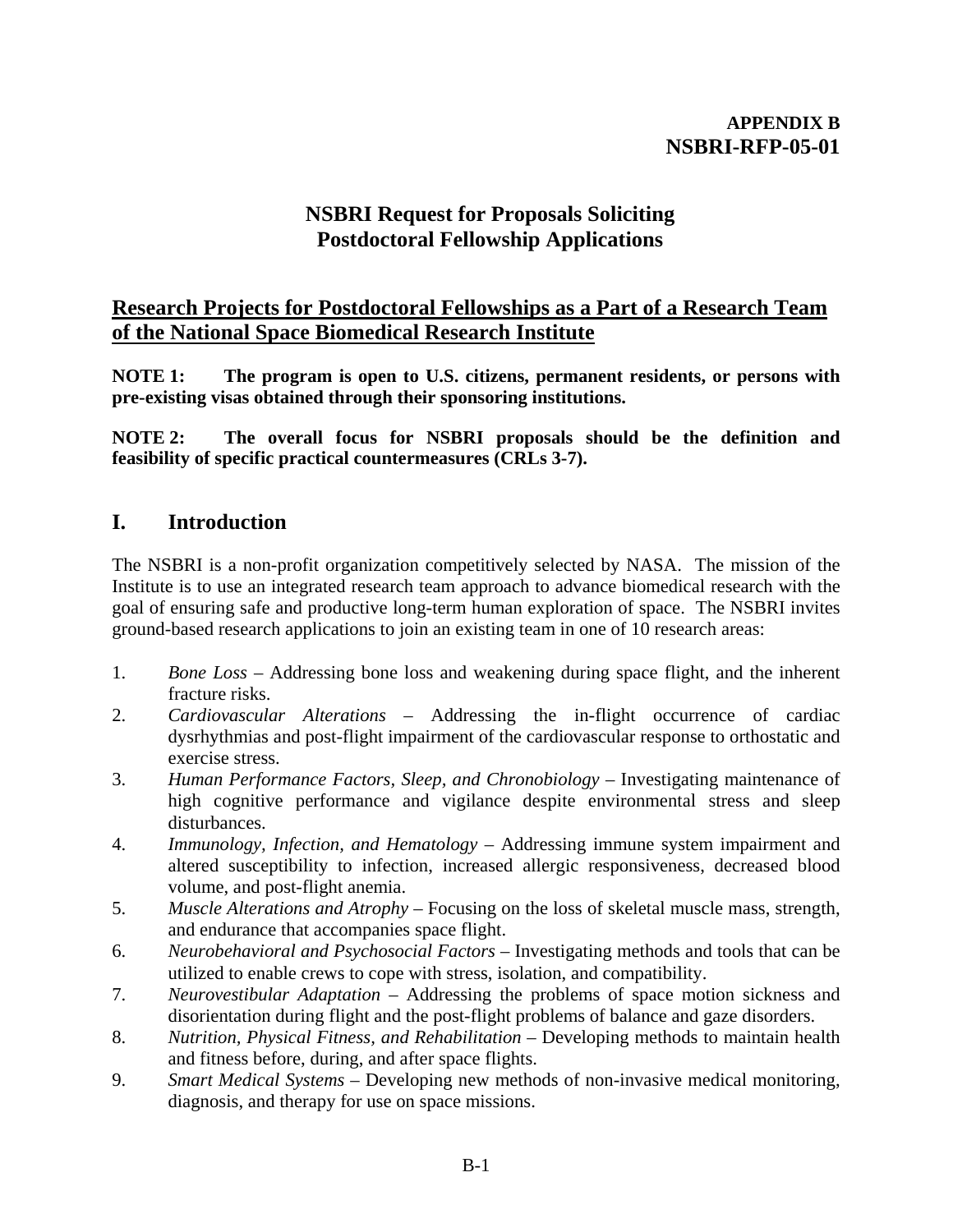10. *Technology Development* – Developing instrumentation and other technological products that will enhance the research of the other teams and benefit people on Earth.

Each of the ten research teams consists of a set of coordinated and complementary projects focused on a common theme. Team management and coordination is the responsibility of the **Team Leader**. A single Team Leader, assisted by one or more Associate Team Leader(s), heads each research team. Team Leaders play a pivotal role in guiding the Institute's research program and in the ultimate success of the Institute. Their expertise and "hands-on" approach to research management add value across projects and across teams. The Team Leader is guided by the Bioastronautics Roadmap (BR), which is the cornerstone for developing the team's integrated strategic research plan, the key to accomplishing the Institute's mission.

Research proposals will be accepted from all categories of organizations, public and private, and for-profit and non-profit, such as universities, colleges, hospitals, laboratories, units of state and local governments, and eligible agencies of the Federal Government. The mechanism of support shall be an NSBRI sub-agreement with funds provided by NASA through a cooperative agreement (Cooperative Agreement NCC 9-58) with NASA's Lyndon B. Johnson Space Center. Progress of the funded research is reviewed annually.

# **II. Background**

The NSBRI is responsible for the development of countermeasures and risk mitigation strategies to alleviate the deleterious effects of long-duration space flight and the support of applied space biomedical research directed toward this specific goal. Its mission is to lead a national effort in integrated, critical path space biomedical research that supports NASA's Bioastronautics Strategy by focusing on the enabling of long-term human presence in, development of, and exploration of space. This is accomplished by:

- designing and testing effective countermeasures to address the biological and environmental impediments to long-term human space flight;
- defining the molecular, cellular, organ-level, and integrated responses and mechanistic relationships that ultimately determine these impediments, where such activity is essential for the development of novel countermeasures;
- establishing biomedical support technologies to maximize human performance in space, reducing biomedical hazards to an acceptable level, and delivering quality medical care;
- transferring and disseminating the biomedical advances in knowledge and technology to the general benefit of mankind; and
- ensuring open involvement of a diverse scientific community, industry, and the public at large in the Institute's activities and fostering a robust partnership with NASA, particularly through NASA's Lyndon B. Johnson Space Center.
- NSBRI is well aligned with the Vision for Space Exploration.

## **Institute Infrastructure**

The NSBRI is governed by a consortium of twelve institutions: Baylor College of Medicine; Brookhaven National Laboratory; Harvard Medical School; The Johns Hopkins University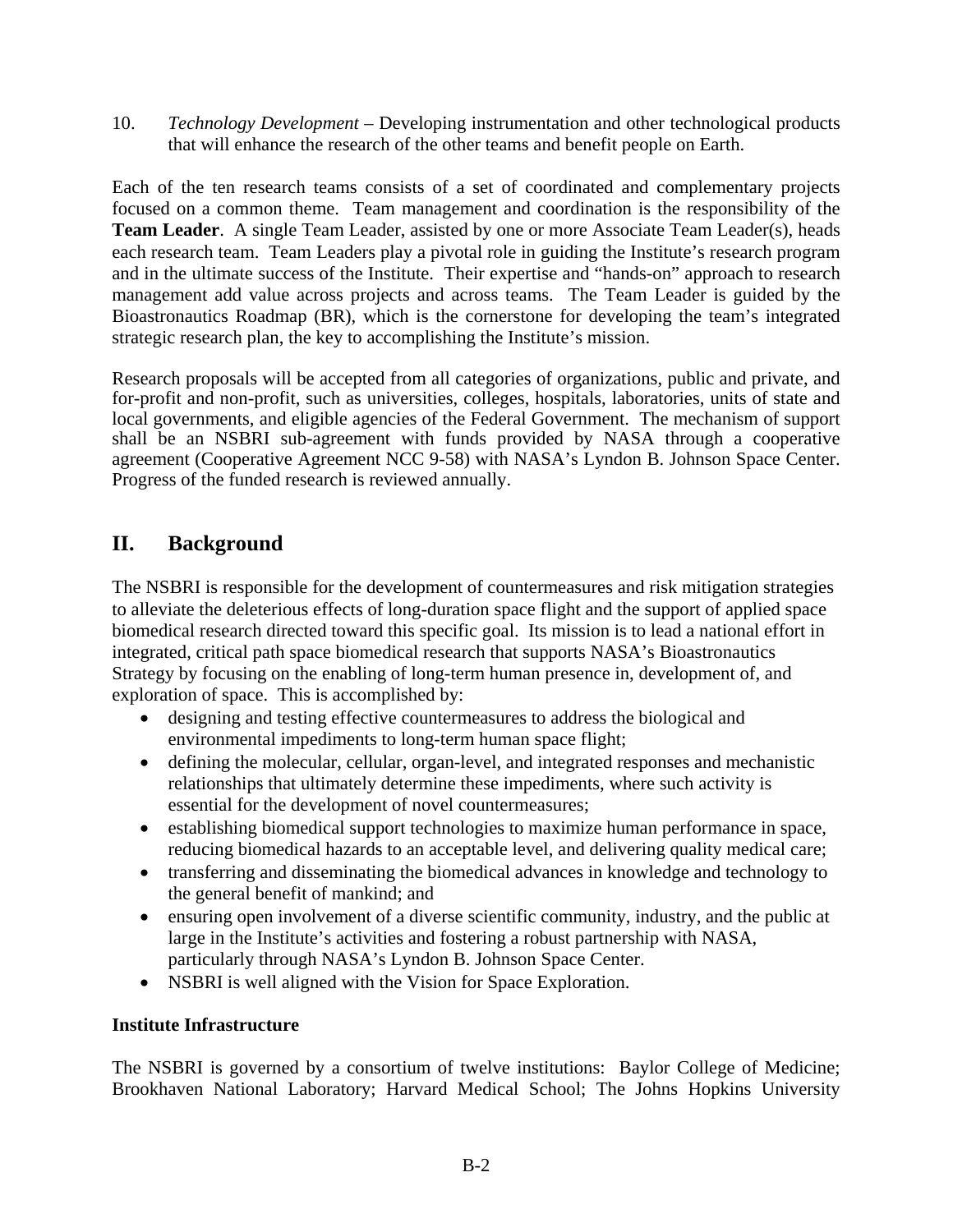School of Medicine and the Applied Physics Laboratory; Massachusetts Institute of Technology; Morehouse School of Medicine; Mount Sinai School of Medicine; Rice University; Texas A&M University; the University of Arkansas for Medical Sciences; the University of Pennsylvania Health System; and the University of Washington. The Institute's Headquarters are located in Houston, at Baylor College of Medicine.

**This is an open solicitation. Consortium membership is not a requirement for postdoctoral fellowship program participation.** An independent Board of Scientific Counselors (BSC) is responsible for assuring excellence in the Institute's research program through independent external peer review. The BSC is complemented by the NSBRI Postdoctoral Fellowship Review Panel. An External Advisory Council (EAC) is responsible for advising Institute Management and the Board of Directors (comprised of, but not limited to, representatives from the senior management of each of the 12 NSBRI Consortium member institutions) concerning program strategy, tactical implementation, and effectiveness. The NSBRI also has a User Panel of former and current astronauts and flight surgeons responsible for assuring that the research program is focused squarely on astronaut health and safety. An Industry Forum of representatives from the space and biomedically-related industries advises and assists the NSBRI concerning Earth- and space-based applications for Institute research. In addition to its research program, the NSBRI has developed a vital education and outreach program that takes advantage of the Institute's core research activities. The Institute coordinates its research activities with NASA through a joint NASA/NSBRI Steering Committee and other NASA/NSBRI strategic and tactical working groups.

# **III. Specific Research Focus and Opportunity**

## **General Information**

To carry out the NSBRI's primary mission of identifying, designing and developing effective countermeasures to address the biological and environmental impediments to human space flight, the NSBRI focuses its research program on the primary needs of long-duration missions (e.g., several months on the International Space Station, exploration class missions to the moon and Mars). These missions pose the greatest challenge to present and future space travelers, and meeting these challenges with appropriate countermeasures lies at the core of the NSBRI's responsibility.

Potential physiological changes that may occur during prolonged space flight include, among others, significant loss of muscle and bone mass, decreased dietary intake of nutrients, metabolic and endocrine alterations, important changes in cardiovascular function, and deleterious effects on sensorimotor performance. By addressing long-term missions, increased crew safety, health, and performance will be realized for shorter-duration space flights.

NSBRI research is conducted in partnership with NASA using an **integrated team approach**. The teams focus on high priority biomedical research problems and investigators work together, within and between teams, to address complex risks that often require interdisciplinary expertise and resources. The value added in the integrated team approach leads to more effective outcome-driven research than what is obtainable by a single project alone.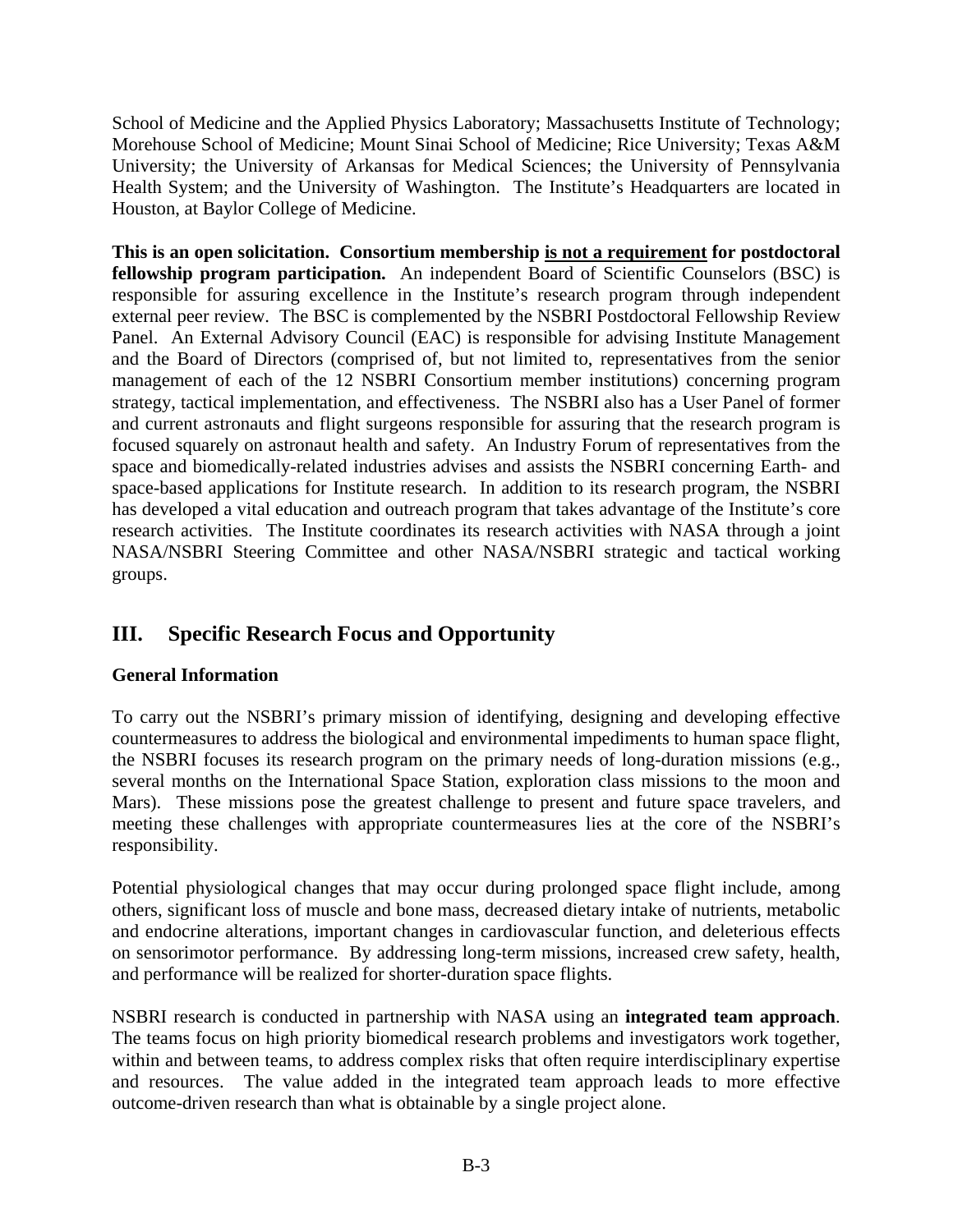The NSBRI has an essential enabling role for NASA: providing capabilities for countermeasures development research. The Institute engages scientists, engineers, and clinicians and utilizes the resources of institutions to form a biomedical research community. Countermeasures research conducted by the NSBRI integrates a biomedical research community with the engineering and operational expertise of NASA to effectively manage health risks for long-duration human space flight.

**The NSBRI's research program contains studies that, for the most part, range from CRL 3 through 7.** Each applicant must examine and understand the CRL scale and specify in the proposal the CRL that will result from the funding and conduct of the proposed research. For further information, refer to Appendix A.

# **NSBRI Team Specific Research Focus and Opportunity**

Applications submitted to the NSBRI in response to this NSBRI-RFP must address one of the ten research areas discussed below. Proposals that impact more than one area should be directed to only one primary research area. Studies that use integrated methods are particularly encouraged.

It is recommended that investigators carefully review the Team Strategic Plan of the team(s) relevant to a proposal. These plans are referenced in the following subsections, which are meant to guide the investigator to the key problems and issues that are central to each research area. In all cases, proposals must represent questions and be relevant to priorities enumerated in the BR at <http://bioastroroadmap.nasa.gov/index.jsp>.

**Proposals in radiation, modeling, space medicine, and technology that are relevant to countermeasure development within the scope of the NSBRI mission are invited but must address one of the 10 research areas discussed below.** The NSBRI seeks innovative projects of two years in duration and of varying scope that will produce clear deliverables. Applicants are encouraged to define clear milestones and to collaborate with NASA scientists, engineers, flight surgeons, and astronauts, as appropriate, to maximize the likelihood of success and impact of their proposed research.

## **1. NSBRI Bone Loss Team**

The Bone Loss Team studies the mechanisms involved in bone loss related to microgravity, the development of countermeasures to prevent bone loss, and methods for evaluating the rate of loss and the impact on fracture risk. Team information and the Team Strategic Plan for countermeasures research and development, including research goals and priorities, are located at <http://www.nsbri.org/Research/Bone.html>.

Proposals are sought whose research addresses, but is not limited to, the following areas and questions:

• What pharmacological, nutritional, or mechanical treatments, or combinations thereof, effectively diminish the loss of bone mass in weightless or non-weight bearing conditions that simulate microgravity? Investigation of this question may require chronic bed rest studies.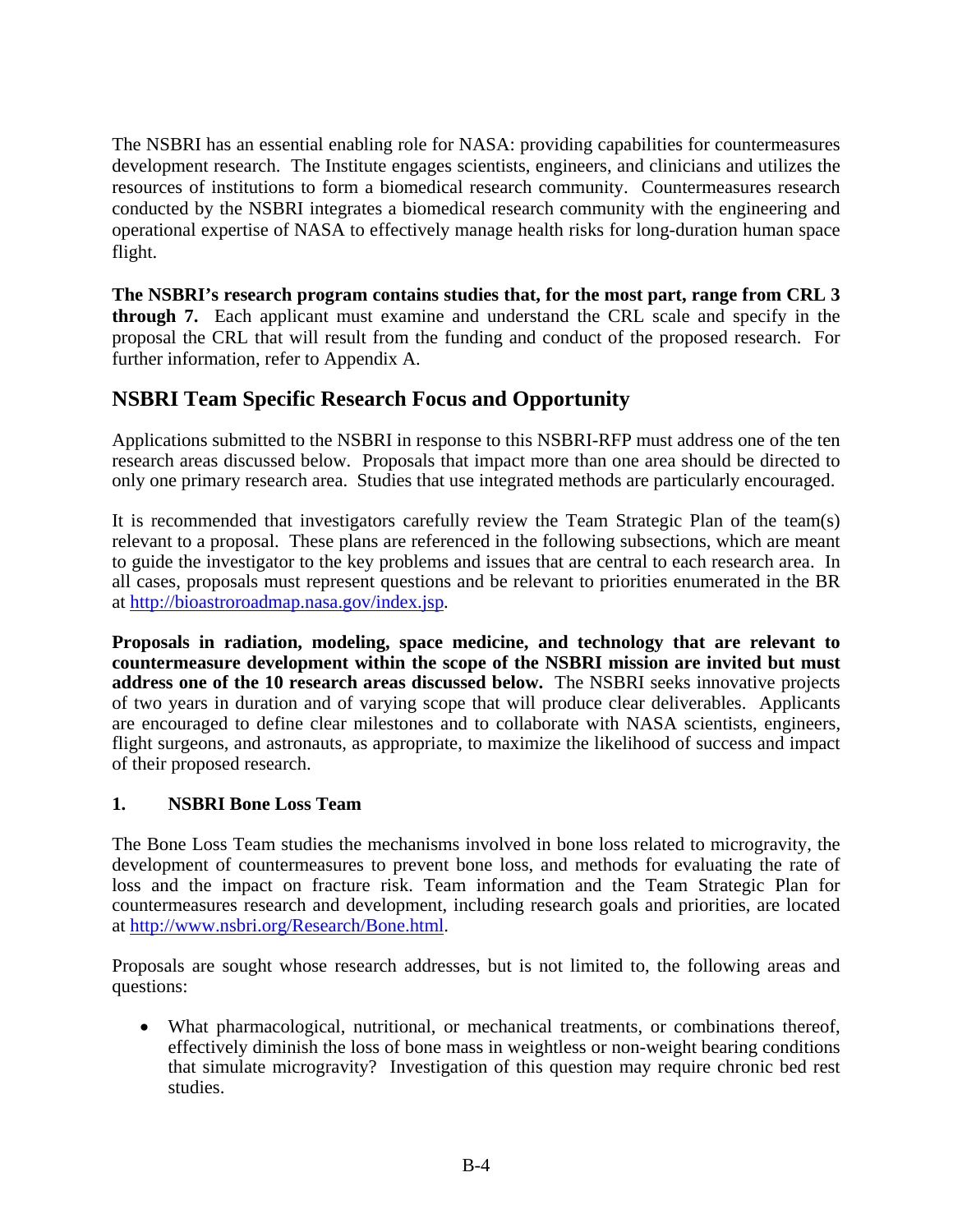- Which factors (genetic, baseline values, fitness, etc.) determine the wide variation in inter-individual rates and site-specific patterns of bone loss?
- Which radiological or imaging methods best permit geometric or structural analysis of patterns and rates of bone loss in humans subjected to microgravity?
- Is there a means of accelerating the recovery of bone following exposure to weightlessness? Does the delayed return of bone mass to pre-flight levels increase injury risk during rehabilitation? If so, how can bone recovery be accelerated?
- What is the nature and incidence rate of soft connective tissue injury and related symptoms during and after prolonged space flight?
- Can one quantify the incidence or extent of injury to intervertebral discs during weightlessness or upon return to normal gravity?
- Which procedures will protect against soft tissue injury in-flight and hasten repair of damaged soft tissues?
- Can alterations in the timing and consolidation of fracture callus that forms during disuse/ microgravity be normalized, and with what pharmacological or mechanical interventions?
- What modalities are practical for space flight applications that might accelerate fracture healing?
- Can fracture risk be accurately predicted from novel modeling techniques developed from available bone loss data collected on astronauts/cosmonauts?
- The development of novel nutritional and pharmacological countermeasures to reduce renal stone formation.

## **2. NSBRI Cardiovascular Alterations Team**

The Cardiovascular Alterations Team is focused on understanding the mechanisms of, and identifying effective solutions to, conditions wherein astronauts may experience heart rhythm disturbances, cardiac atrophy, and a drop in blood pressure, causing faintness, reduced exercise capacity, and decreased function following landing. Team information and the Team Strategic Plan for countermeasures research and development, including research goals and priorities, are located at<http://www.nsbri.org/Research/Cardio.html>.

Proposals are sought whose research addresses, but is not limited to, the following areas and questions:

- Countermeasures to reduce impaired cardiovascular responses to orthostatic stress.
- Occurrence of serious cardiac dysrhythmias and methods to predict and prevent such events.
- Cardiac atrophy and remodeling.
- Techniques to address the manifestation of previously asymptomatic cardiovascular disease that may present during space missions.
- Impaired cardiovascular response to exercise stress.
- Development of new cardiovascular technologies for space flight and Earth based applications.
- Individual susceptibility to the adverse effects of space flight on the cardiovascular system.
- Strategies for short-term and long-term cardiovascular rehabilitation following space flight.

## **3. NSBRI Human Performance Factors, Sleep, and Chronobiology Team**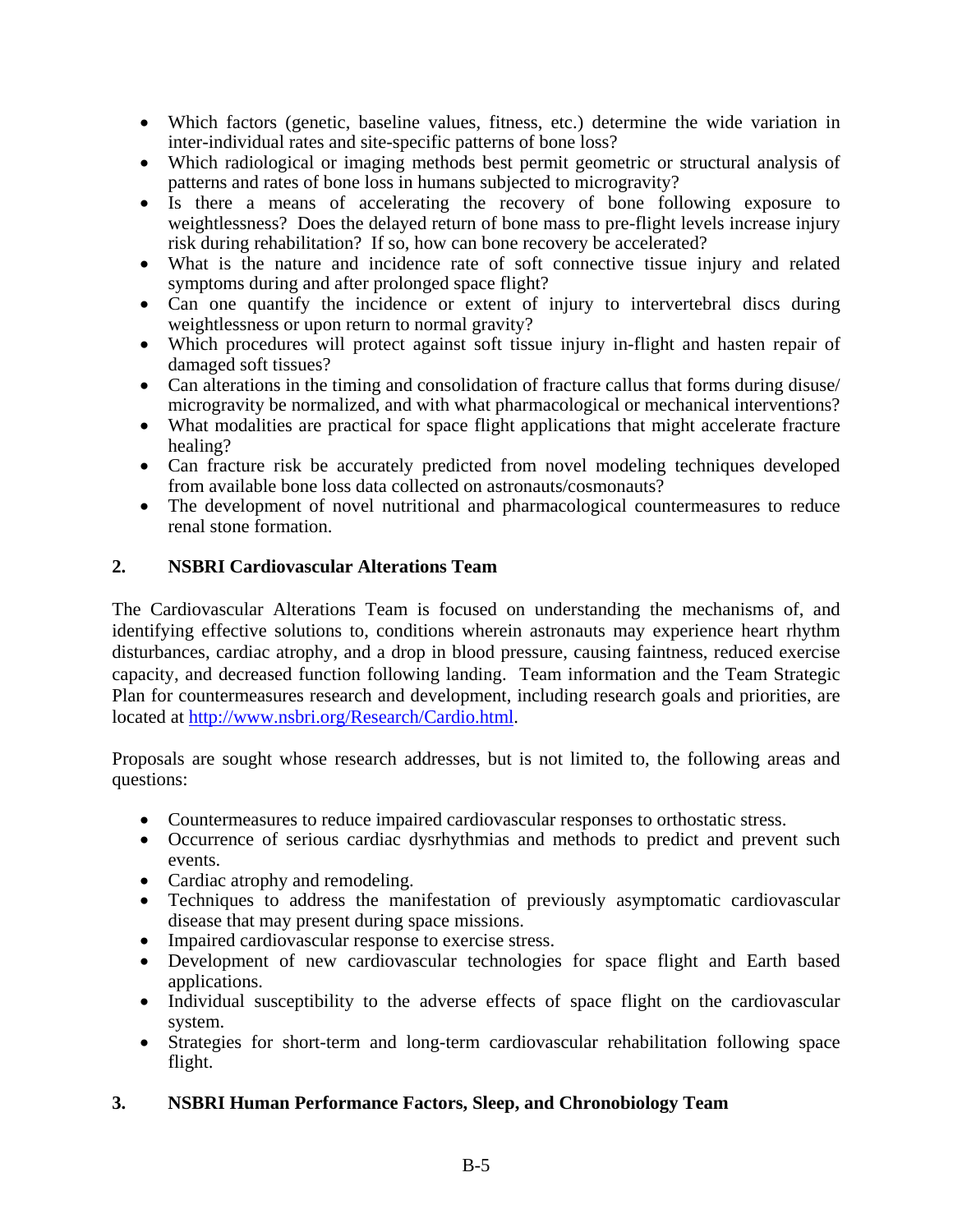The Human Performance Factors, Sleep, and Chronobiology Team is developing ways to reduce human mistakes and optimize mental and physical performance during long-duration space flight. The loss of 24-hour day/light cycle, weightlessness, a confined environment, and work demands make sleep difficult in space. Cumulative sleep loss increases the risk of accidents and possible mission failure. Team information and the Team Strategic Plan for countermeasures research and development, including research goals and priorities, are located at [http://www.nsbri.org/Research/Sleep.html.](http://www.nsbri.org/Research/Sleep.html)

Proposals are sought whose research addresses, but is not limited to, the following areas and questions:

- Which photic, behavioral, environmental, pharmacological, nutritional, and/or exercise countermeasures will help crew members reduce disturbances of circadian rhythmicity, sleep disturbances, or homeostatic sleep drive, thereby reducing the associated performance deficits?
- How can performance during prolonged space flight be optimized by manipulating the neurobiological processes underlying sleep and/or circadian rhythmicity?
- What are the most sensitive and specific methods for monitoring the ongoing status of sleep, sleep homeostasis, circadian regulation, and individual light exposure, performance capability, metabolic functions, and physical health during extended duration space flight?
- What are the best optimization techniques for using mathematical models of sleep homeostasis and circadian regulation to specify and schedule countermeasure strategies?
- What measures of sleep, sleep disorders, or circadian function predict individual neurobehavioral performance, adaptation, metabolic function, physical health, or countermeasure efficacy?
- What are the effects of space flight on the pharmacokinetics, efficacy, side effects, and interactions (drug-drug, drug-sleep, drug-circadian) of therapeutic agents designed to improve sleep, circadian regulation, cognitive performance, and physical health?
- What technological and procedural advances can minimize the probability of error by astronauts whose abilities may be impaired by fatigue or circadian disruption?
- How can advances in computer-aided decision making, on-board training, or smart check lists be applied to offset cognitive deficits?
- How can recent advances in the neurobiology of sleep and/or circadian rhythms (e.g., orexin/hypocretin system, circadian photoreception, output pathways for regulation of sleep or circadian rhythms, peripheral oscillators) be used to develop countermeasures to facilitate adaptation to the space environment and thereby maintain optimal neurobehavioral performance during an exploration-class space mission?
- How do countermeasures intended for other physiologic systems (e.g., exercise, activity schedules) interact with sleep, circadian organization, and waking function in long duration space flight? How might the timing of such countermeasure administration be used to improve sleep, circadian organization, waking performance, or physical health?

## **4. NSBRI Immunology, Infection, and Hematology Team**

The Immunology, Infection, and Hematology Team is examining the effects that extended space flight might have on a weakened immune system which may contribute to enhanced susceptibility to infection and virus reactivation. Radiation damage to bone marrow stem cells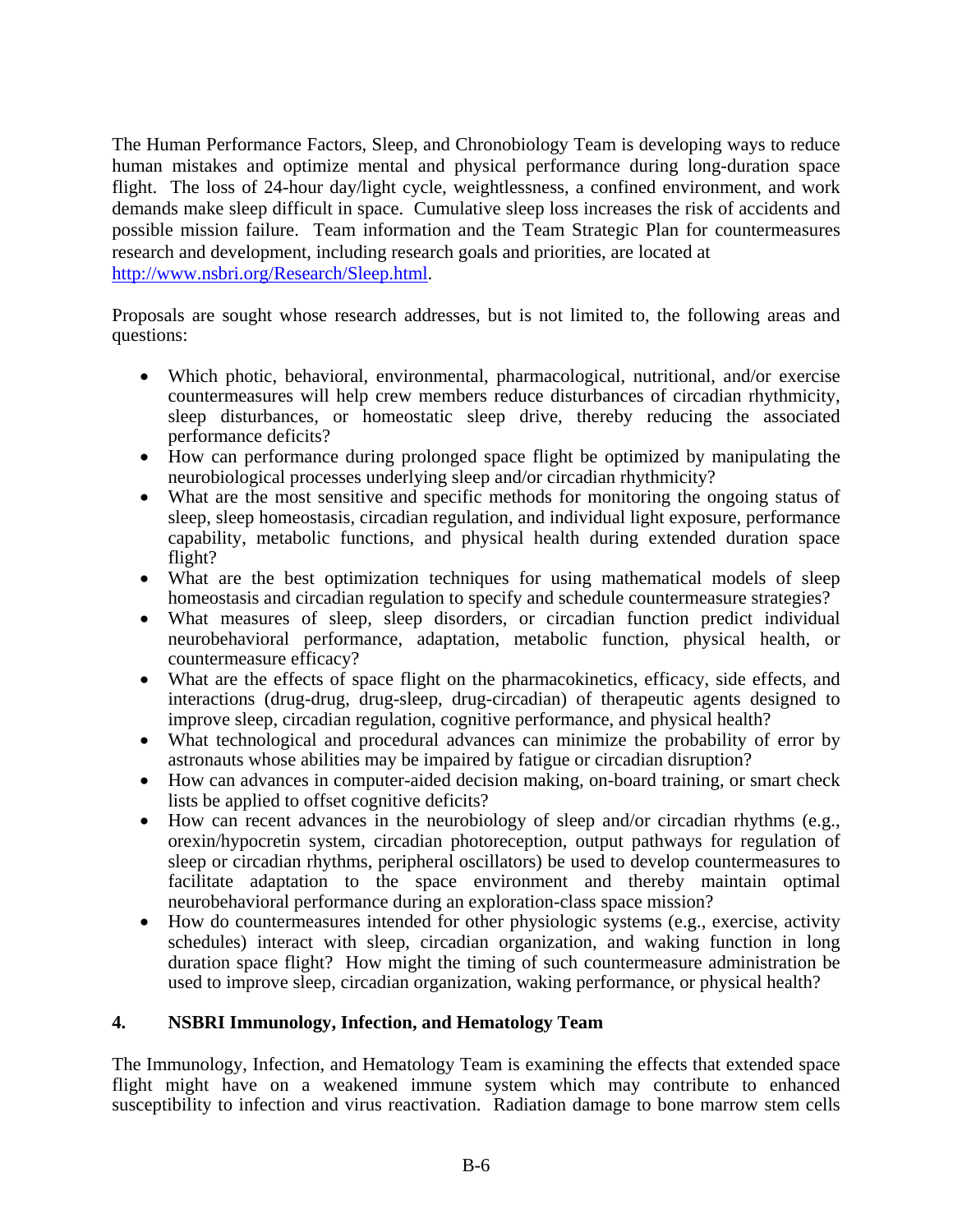raises concern of space flight-related anemia and other blood cell deficiencies following a mission. Team information and the Team Strategic Plan for countermeasures research and development, including research goals and priorities, are located at <http://www.nsbri.org/Research/Immune.html>.

Proposals are sought whose research addresses, but is not limited to, the following areas and questions:

- Effect of space environmental conditions on long-term risks of viral-induced malignancies.
- Countermeasures to address radiation effects on host control of infection: mucosal vs. systemic immunity.
- Effects of microgravity and/or radiation on virulence of microbes and on the hostmicroorganism homeostasis.
- Assessment of space radiation effects on bone marrow.
- Therapeutic role of pluripotent stem cells and hematopoietic progenitor cells in mitigation of deleterious effects of space radiation on immune function.
- Effects of space radiation on lymphocyte function.
- Mechanisms of transmission of microbial agents in space flight conditions.
- Development of monitoring systems for microorganisms and virus reactivation.
- Stem cell reconstitution using an irradiated mouse model.
- Countermeasures to increase resistance to infections and malignancies in space: role of nutritional supplements, hormones, antibodies, pharmaceuticals, and vaccines.
- Use of molecular-based approaches to facilitate resistance to radiation-induced pathogens.

## **5. NSBRI Muscle Alterations and Atrophy Team**

The Muscle Alterations and Atrophy Team's objective is to develop methods to prevent or reduce muscle loss on space missions. While astronauts exercise in space, current exercise regimens alone are not sufficient to prevent potentially deleterious changes that occur in skeletal muscle during space flight. The Team works to identify effective physical countermeasures (i.e., exercise prescriptions) and to combine this strategy with other countermeasures, such as improved nutrition and pharmacological interventions. Team information and the Team Strategic Plan for countermeasures research and development, including research goals and priorities, are located at [http://www.nsbri.org/Research/Muscle.html.](http://www.nsbri.org/Research/Muscle.html)

Proposals are sought whose research addresses, but is not limited to, the following areas and questions:

- Effects of resistance training as a countermeasure to muscle alterations and atrophy in simulated microgravity (e.g. altered loading states).
- Are there synergistic effects when various activity paradigms are carried out simultaneously with other countermeasures, such as nutritional modification and/or pharmacological intervention and other strategies, such as antioxidants and vitamin supplements?
- Is it necessary to maintain or regain muscle mass in order to maintain muscle strength and power generating capacity?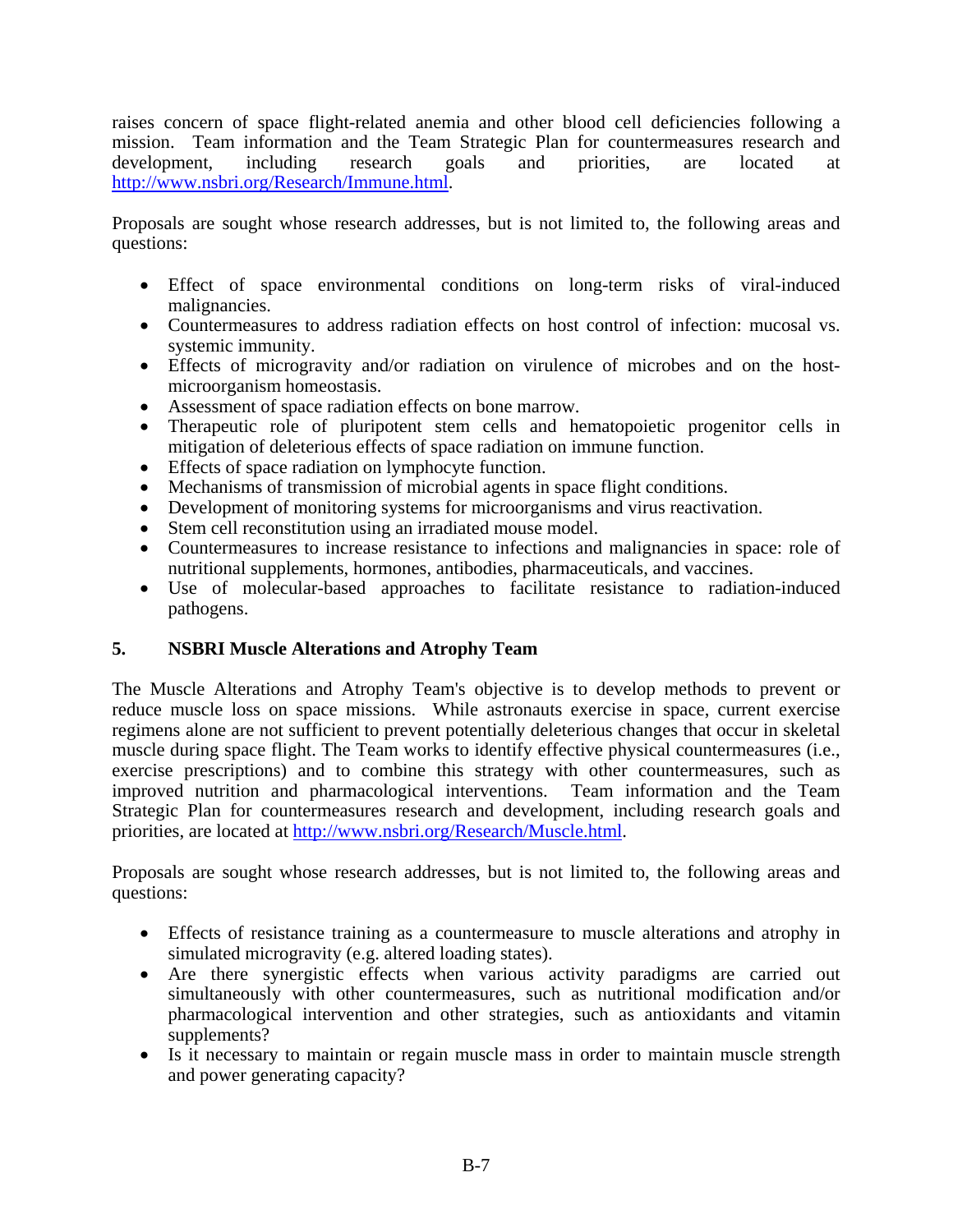- Are there practical programs predicated on activity paradigms that can maintain the normal phenotypes typically seen in the muscles of humans and animals?
- How do altered loading states impact the sensory motor processes that affect posture, balance, and the performance of locomotor tasks of varying intensity and complexity?
- What are the stress/strain reactions that impact force production, and do muscle atrophy and injury processes affect these properties?
- Are atrophying skeletal muscle, the myotendinous junctions, tendons, and ligaments more prone to injury and are the mechanisms of recovery from injury altered by unloading?
- How does artificial gravity (e.g., gravity-equivalent acceleration and variable-G forces) affect the structure and function of human skeletal muscle in normal and atrophying skeletal muscle?
- Are there systems other than skeletal muscle that are impacted by artificial gravity?
- Can artificial gravity approaches interact with other paradigms impacting high stress levels on the musculoskeletal system?

## **6. NSBRI Neurobehavioral and Psychosocial Factors Team**

The Neurobehavioral and Psychosocial Factors Team is concerned with methods crews use to deal with stress, isolation, confinement, and the challenges of long duration space missions. In addition to identifying neurobehavioral and psychosocial risks to crew health, safety, and productivity, Team objectives include developing methods to monitor brain function and behavior and countermeasures to enhance performance, motivation, and quality of life. Leadership style, crew composition, organization, and communication are also being investigated to optimize crew effectiveness and mission success. Team information and the Team Strategic Plan for countermeasures research and development, including research goals and priorities, are located at [http://www.nsbri.org/Research/Psycho.html.](http://www.nsbri.org/Research/Psycho.html)

Proposals are sought whose research addresses, but is not limited to, the following areas and questions:

- What are the effects of culture, gender, personality, leadership, and training on performance, stress, and health in isolated groups in confined environments and groundbased, analog environments for space flight?
- What are the major influences on interpersonal actions, communications, and problem solving in small isolated groups and what techniques can be developed to optimize group dynamics and performance?
- How can affective, neurobehavioral, and neurocognitive dysfunction be objectively detected in remote locations?
- What objective, unobtrusive methods and approaches will permit detection of stress, declining cognitive, emotional, and social functions, and changes in operationally relevant performance capabilities during space flight?
- What are the effects of space radiation on cognitive and other brain functions, and what countermeasure strategies should be developed to minimize the potential harmful central nervous system effects of radiation exposure?
- What neurobiological processes of stress and arousal are the optimal targets for behavioral and pharmacological interventions?
- What behavioral and pharmacological interventions are optimal in space flight?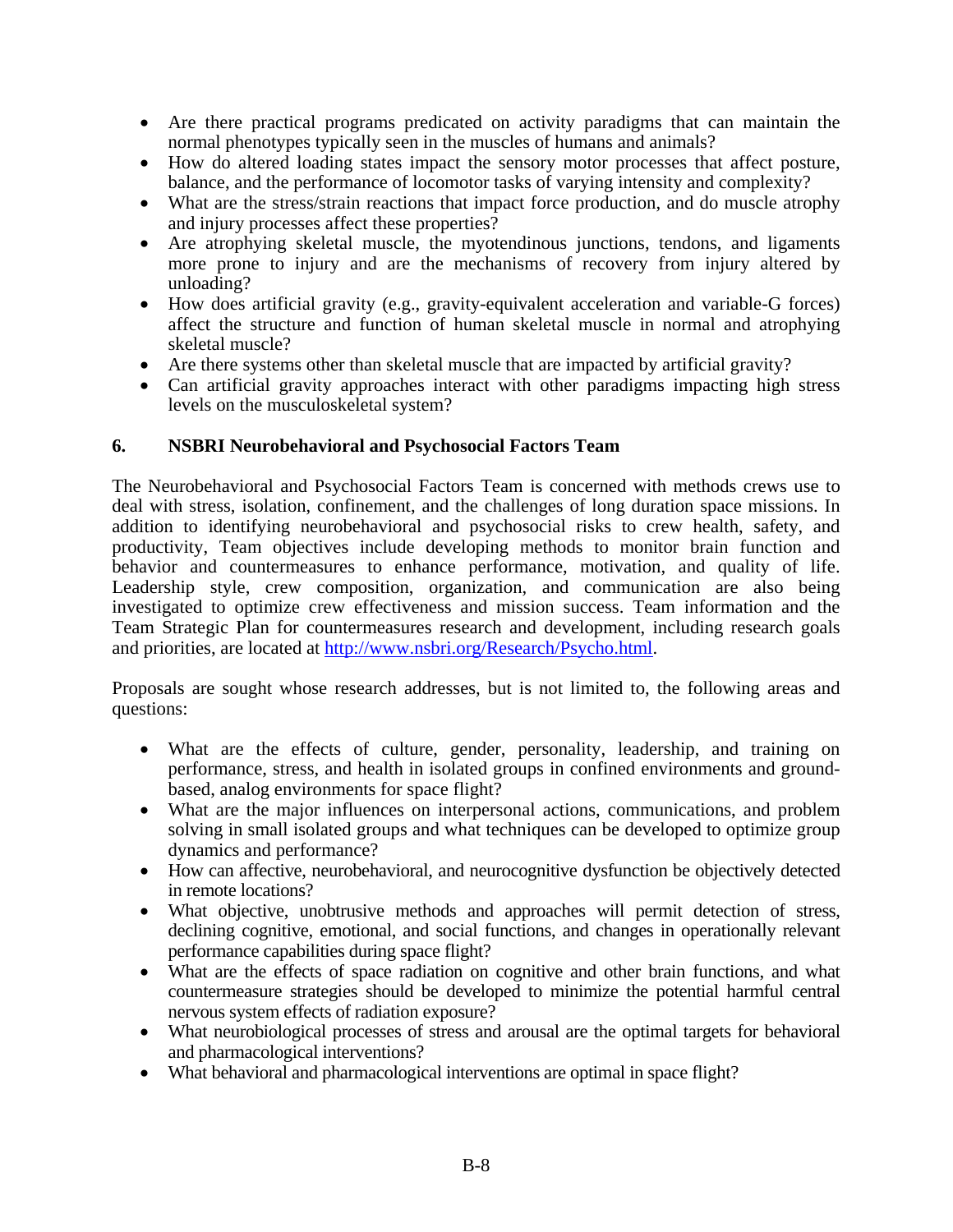- What are the effects of long-term exposure to the major factors in the space environment on emotions (including emotional reactivity, stress neurobiology and responses, modulation of mood, and vulnerability to affective disorders), cognition and performance (including processes of sensation and perception, learning, vigilance, problem solving, decision making, and motor skills), and behavioral health?
- What are the behavioral strategies, scheduling and timeline approaches, and habitability design elements that can maintain or enhance crew performance and prevent the development of hostility within flight crews and between crews and ground-support personnel during long-duration space flight?
- How can mathematical models of human interaction and the temporal dynamics of human behavior help predict responses in space flight?

## **7. NSBRI Neurovestibular Adaptation Team**

The Neurovestibular Adaptation Team is developing potential preflight and in-flight countermeasures to allow crew members to adjust more rapidly to gravitational changes that can result in disorientation, motion sickness and a loss of sense of direction. These problems have an impact on space motion sickness, landing and post-flight adaptation. Team information and the Team Strategic Plan for countermeasures research and development, including research goals and priorities, are located at [http://www.nsbri.org/Research/Neuro.html.](http://www.nsbri.org/Research/Neuro.html)

Proposals are sought whose research addresses, but is not limited to, the following areas and questions:

- What causes the profound impairments of posture, gaze, visual acuity, ataxia, and locomotion stability in astronauts, and what countermeasures minimize these impairments to reduce re-entry and landing vertigo, acute space motion sickness, post-flight imbalance, and in-flight spatial disorientation?
- Are some crew members more susceptible to re-entry and landing vertigo than others and does repeated microgravity experience confer significant immunity?
- Can new, safe, and effective anti-motion sickness drugs be developed which specifically target emetic centers or the vestibular-emetic linkage, act rapidly, and do not impair cognition or performance?
- Can improved anti-motion sickness delivery systems and dose and side effect monitoring systems be developed, and what are the best ground-based methods for assessing the effectiveness and side effects of drug countermeasures and for evaluating microgravity pharmacokinetics?
- Are there non-pharmacologic techniques (e.g., parabolic flight pre-adaptation, head movement restriction) which could significantly reduce the incidence of acute space motion sickness, or which could mitigate the impact of emesis on EVA life support systems?
- What is the effect of cardiovascular, muscle, and skeletal rehabilitation therapies on neurovestibular recovery, and the converse?
- Can pre-flight or in-flight training, balance exercises, sensory aids, prostheses, and assessment techniques improve postlanding postural and locomotor control and functional task performance?
- What spacecraft architectures and interior visual cues minimize disorientation?
- What are the effects of artificial gravity on human orientation and eye, head, and limb movements, and what are the pros and cons of various types of artificial gravity as countermeasures against the effects of microgravity on neurovestibular function?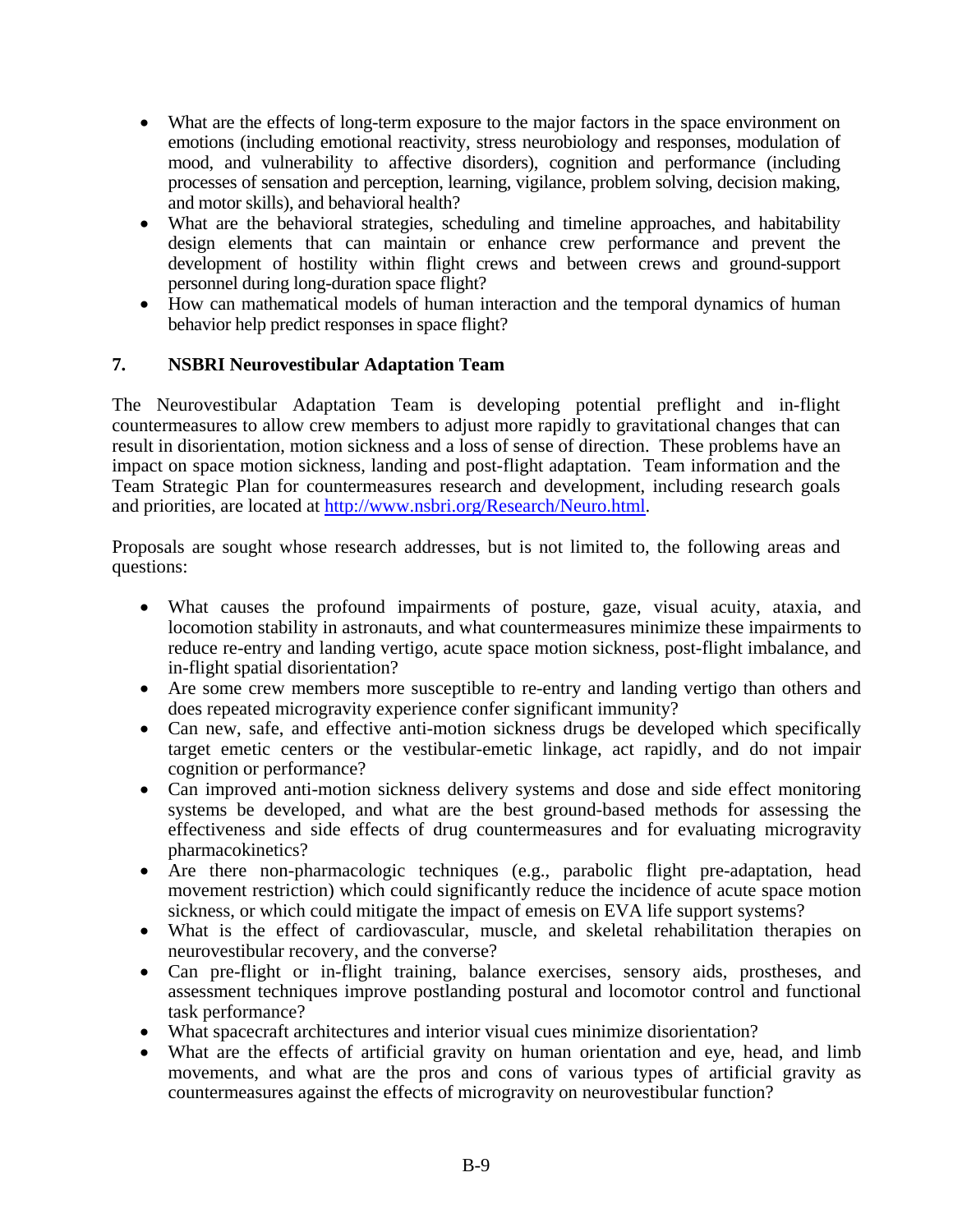- Does long-term exposure to microgravity or partial gravity, radiation, or environmental toxins cause functionally important, irreversible (pathophysiological) changes in central or peripheral vestibular and sensorimotor function, development, or plasticity, or cause acceleration of the normal aging process?
- Does microgravity-altered calcium homeostasis impact otoconial formation, and if there are important effects, what countermeasures are appropriate?

## **8. NSBRI Nutrition, Physical Fitness and Rehabilitation Team**

The Nutrition, Physical Fitness, and Rehabilitation Team is addressing the quality and quantity of dietary intake, exercise, and rehabilitation to reduce or eliminate muscle atrophy and bone loss, and to improve altered cardiovascular function. The Team is also examining countermeasures to reduce the biomedical risks of radiation, circadian alterations, and other factors associated with long duration human space missions. Team information and the Team Strategic Plan for countermeasures research and development, including research goals and priorities, are located at [http://www.nsbri.org/Research/Nutrition.html.](http://www.nsbri.org/Research/Nutrition.html)

Proposals are sought whose research addresses, but is not limited to, the following areas and questions:

- Understanding mechanisms and designing effective nutritional countermeasures to the deficiencies in thirst and nutrient intake, with relevance to changes that may occur during human space flight.
- Establishing ground-based clinical measurements of biochemical alterations that may indicate depression of food intake.
- Developing monitoring methods for assessment of food intake and physical activity that are relevant to the space environment.
- Nutrition and/or physical fitness countermeasures to high priority problems, with emphasis on radiation-enhanced carcinogenesis, depression of cognitive function, bone loss, and loss of muscle mass and function.
- Studies that assess the effectiveness of aerobic and resistive exercise countermeasures, with endpoint parameters that quantify the cardiovascular response, bone metabolism, body composition, and skeletal muscle metabolism and function.
- Assessment of exercise countermeasures that include strict dietary control and contain measures of energy balance.
- Development of accurate methods to assess body composition changes relevant to human space flight.

## **9. NSBRI Smart Medical Systems Team**

The Smart Medical Systems Team is developing and applying new technologies for physiological and medical monitoring and clinical care that integrate novel hardware, intelligent algorithms and models, and new therapeutic approaches applicable for remote health care in the space environment and on Earth. The Team works closely with the Technology Development Team and the Space Medicine group at Johnson Space Center. Team information and the Team Strategic Plan for countermeasures research and development, including research goals and priorities, are located at [http://www.nsbri.org/Research/Med\\_Sys.html.](http://www.nsbri.org/Research/Med_Sys.html)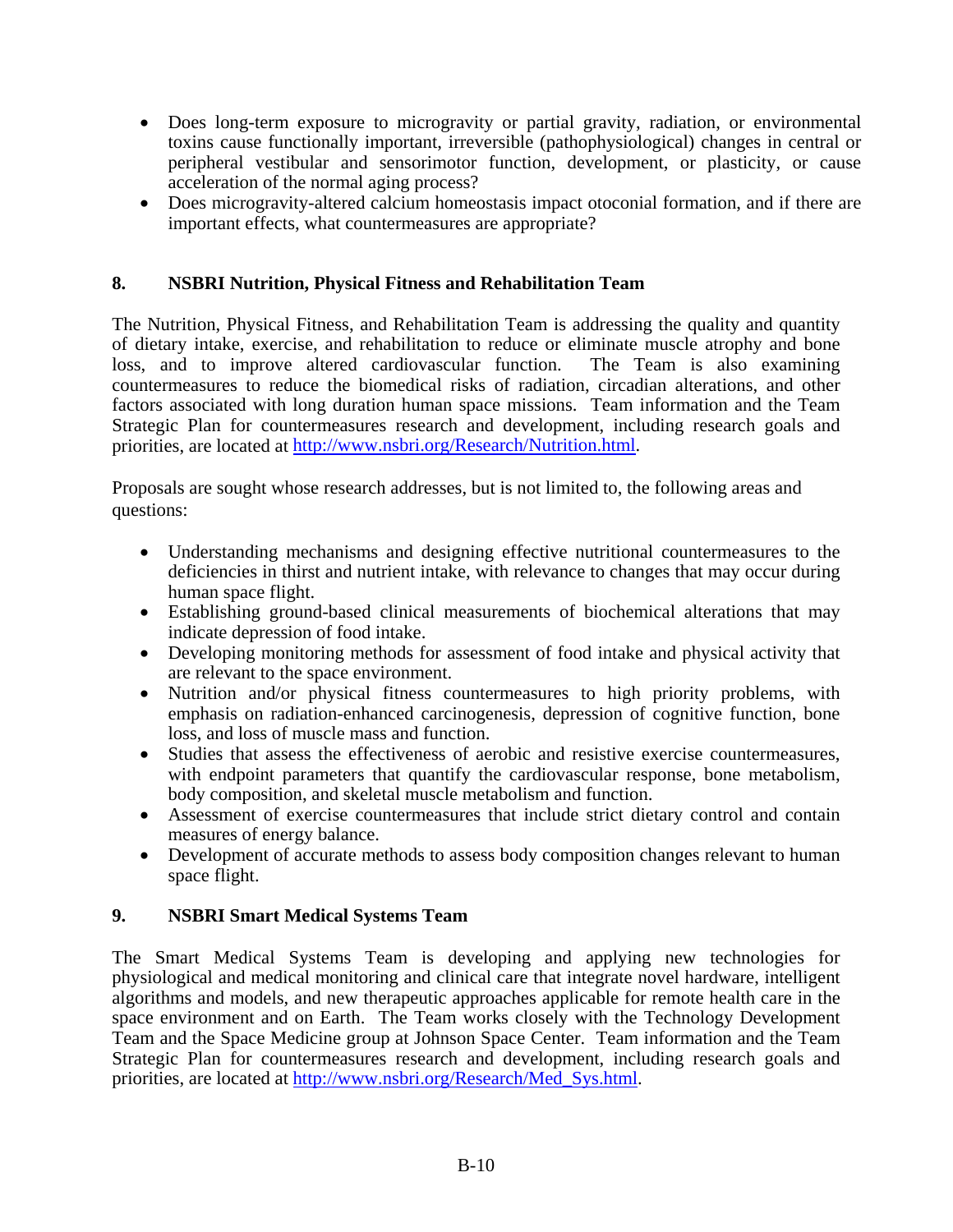Proposals are sought whose research addresses, but is not limited to, the following areas:

- Novel sensor systems for remote physiological monitoring and medical diagnosis.
- Novel diagnostic and therapeutic hardware modalities to reduce risk and problems associated with trauma and acute medical conditions that might occur in the space environment.
- Innovative imaging strategies with automated, intelligent diagnostic interpretation capabilities.
- Methods to reduce risk of and manage toxic exposure in a space environment.
- Methods to better understand and reduce risk of altered pharmacodynamics, adverse drug reactions, and drug interactions.
- Decision support systems and knowledge bases for diagnosis and treatment that interface humans and machines, and enhance clinical care and medical training for crew medical officers and flight surgeons.

## **10. NSBRI Technology Development Team**

The Technology Development Team develops new devices and systems to improve research techniques for the other teams, and adds value to the enabling scientific and medical technologies already supported by the other teams and by NASA. Projects focus on designing lightweight, compact research tools and on developing simple, minimally-invasive and noninvasive methods of gathering health-related data that are relevant to space missions and have Earth-based applications. Team information and the Team Strategic Plan for countermeasures research and development, including research goals and priorities, are located at [http://www.nsbri.org/Research/Tech.html.](http://www.nsbri.org/)

Proposals are sought whose research addresses, but is not limited to, the following areas:

- Development of multi-purpose instruments or devices to monitor physiological measures (e.g., vital signs, core body temperature, eye motion, body fluid chemistry) using sensors and sensor systems that are easy to use, non-invasive (or minimally invasive), comfortable to wear, unobtrusive, and non-interfering with task performance.
- Innovative technologies applicable to the space environment to detect and identify pathogens (including bacteria, fungi, and viruses) in air, water samples, food, and human specimens, utilizing small sample volumes, fast read-out, and automated methods.
- Development of automated approaches to carrying out biochemical assays (especially inflight) with minimal operator intervention.
- Development of novel devices to collect blood and other bodily fluids with minimum crew disturbance and discomfort.
- Advanced cabin communications and information management systems, including wireless and infrared optical systems, to facilitate the collection and analysis of important biological information without tethering or otherwise hampering astronaut activities.
- Low mass, compact diagnostic and therapeutic tools and equipment that use minimum spacecraft resources and augment the efforts of the NSBRI Smart Medical Systems Team and NASA Space Medicine to enrich the in-flight clinical status evaluation of crews.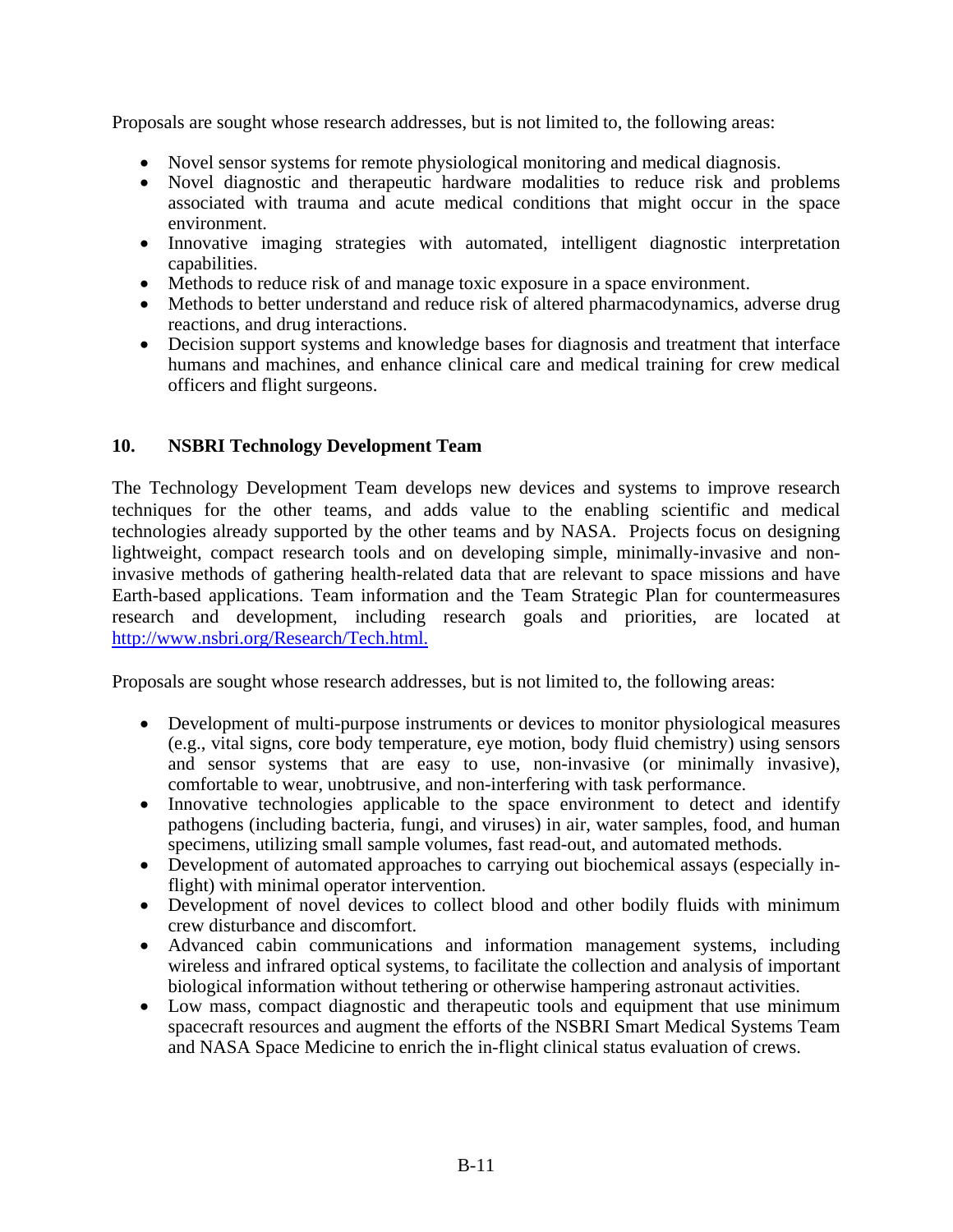# **IV. Application Procedures for the NSBRI Postdoctoral Fellowship Program**

Applications for Postdoctoral Fellowships to join an NSBRI research team must comply with the requirements of this research opportunity as described in this appendix (Appendix B). Appendix C outlines general NSBRI-specified requirements for proposal submission and should be used only for clarification of matters not specifically discussed here. Appendix B supersedes, modifies, or extends the requirements enumerated in Appendix C.

### **General Instructions**

#### **Postdoctoral Fellowship Applications must be submitted through NSBRI's Internet-based Electronic Proposal Submission System (EPSS).**

EPSS has been designed to enable the Postdoctoral Fellowship Applicant and Postdoctoral Fellowship Mentor to collaborate on the development of an application, to retain complete privacy throughout the application development process and to allow fast and accurate application submission. If an application is selected for funding, the electronic proposal information will serve as an active record file, enabling simplified investigator information changes and annual report submission.

**A Letter of Intent must be prepared and electronically submitted though EPSS.** In order to facilitate planning for the review process, applicants are requested to submit a letter of intent using the EPSS, and following the online instructions. To assure that the letter of intent is submitted by **May 11, 2005**, go to the Web site<http://myportal.nsbri.org/>and register to obtain a personal account on the system. After entering contact information, investigators will receive via email a username and password for entry into EPSS. **Applicants should begin creating a new Postdoctoral Fellowship Application** and after entering a proposal title, selecting the appropriate team (both of which can be changed at a later date prior to submission) and selecting the appropriate NSBRI-RFP, they will be prompted to enter the limited information required for a letter of intent. After this, the above Web address will serve as the entry point for proposal development and modification. All information entered, with the exception of that required for the letter of intent, will remain private until electronic submission is completed. **Please note that Letters of Intent are requested, but not required for submission of a Postdoctoral Fellowship Application. Failure to submit a letter of intent will not impact the selection process. Letters of intent cannot be submitted after the deadline stated in this NSBRI-RFP.**

Proposal information requested in EPSS closely follows the information requested by NIH grant application form PHS 398. This information includes Personnel and Institutional Information, Project Description, Performance Sites, Biographical Sketches and Other Support for both the applicant and mentor, Laboratory Resources, and Research Plan.

An application overview screen will guide applicants through the process of completing the required application information. EPSS offers a collaborative work environment for the Postdoctoral Fellowship Applicant and Mentor to view and submit various portions of the application. For example, the Applicant can enter or upload all information for the proposal. The Mentor can view all of the application information but is permitted to enter only their specific personal information (Biography and Other Support) and the Support Statement of Mentor. All investigators can allow an administrative support person to act on their behalf, to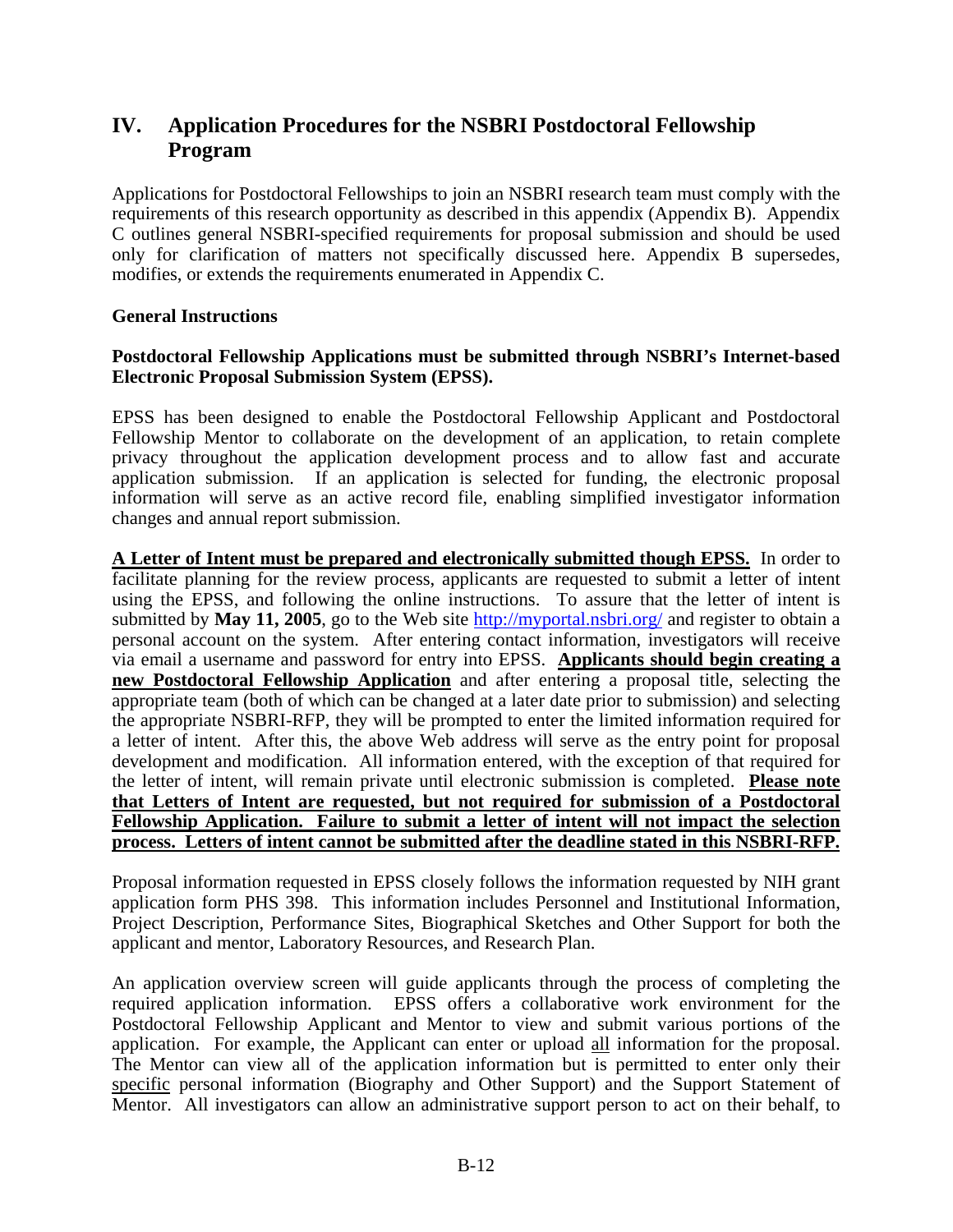assist in the entry of application information; however, electronic submission can only be performed by the Postdoctoral Fellowship Applicant. EPSS will contain an Investigator Profile section, containing biographical sketches and other information, for each investigator registered in the system. This information can be used by authorized proposing investigators, eliminating the duplicate entry of such information.

**Electronic proposals and applications must be submitted before 5:00 p.m. EDT,** Wednesday, June 28, 2005. After submission using EPSS, the Postdoctoral Fellowship Applicant **must** mail the printed application cover page that is generated by the system, with the appropriate institutional and mentor signature approvals. The cover page must be received within **one week** of the submission deadline at the following address:

> National Space Biomedical Research Institute RE: Postdoctoral Fellowships One Baylor Plaza, NA-425 Houston, TX 77030-3498 713-798-7412

**Three letters of reference for postdoctoral fellowship applications must be received at the address above within one week following the submission deadline.** Postdoctoral Fellowship Applicants will be notified via email when each letter of reference is received by the NSBRI. **Applications without all three required letters received within one week of the submission due date will be considered incomplete and may be returned to the applicant without review.**

Please direct any questions concerning this application procedure to the NSBRI by calling 713- 798-7412, by faxing your questions to 713-798-7413, or by sending your inquiry to contact\_us@www.nsbri.org. The technical requirements to operate EPSS are Internet Explorer 4.0+ or Netscape 4.03+ for Windows, Macintosh, or Unix. EPSS is best viewed using Internet Explorer 6.0.

Eligibility – All categories of institutions are eligible to submit proposals in response to this NSBRI-RFP, but, in most cases, only approved applications from U.S. institutions will be selected for funding. Postdoctoral Fellowship Applicants may collaborate with universities, Federal Government laboratories, the private sector, and state and local government laboratories. In all such arrangements, the applying entity is expected to be responsible for administering the project according to the management approach presented in the proposal.

The applying entity must have in place a documented base of ongoing high quality research in science and technology or in those areas of science and engineering clearly relevant to the specific programmatic objectives and research emphases indicated in this Request for Proposals. Present or prior support by NASA or the NSBRI of research or training in any institution or for any investigator is neither a prerequisite to submission of an application nor a competing factor in the selection process.

Special Matters – (specific information on animal or human subjects protocol approval required, if applicable).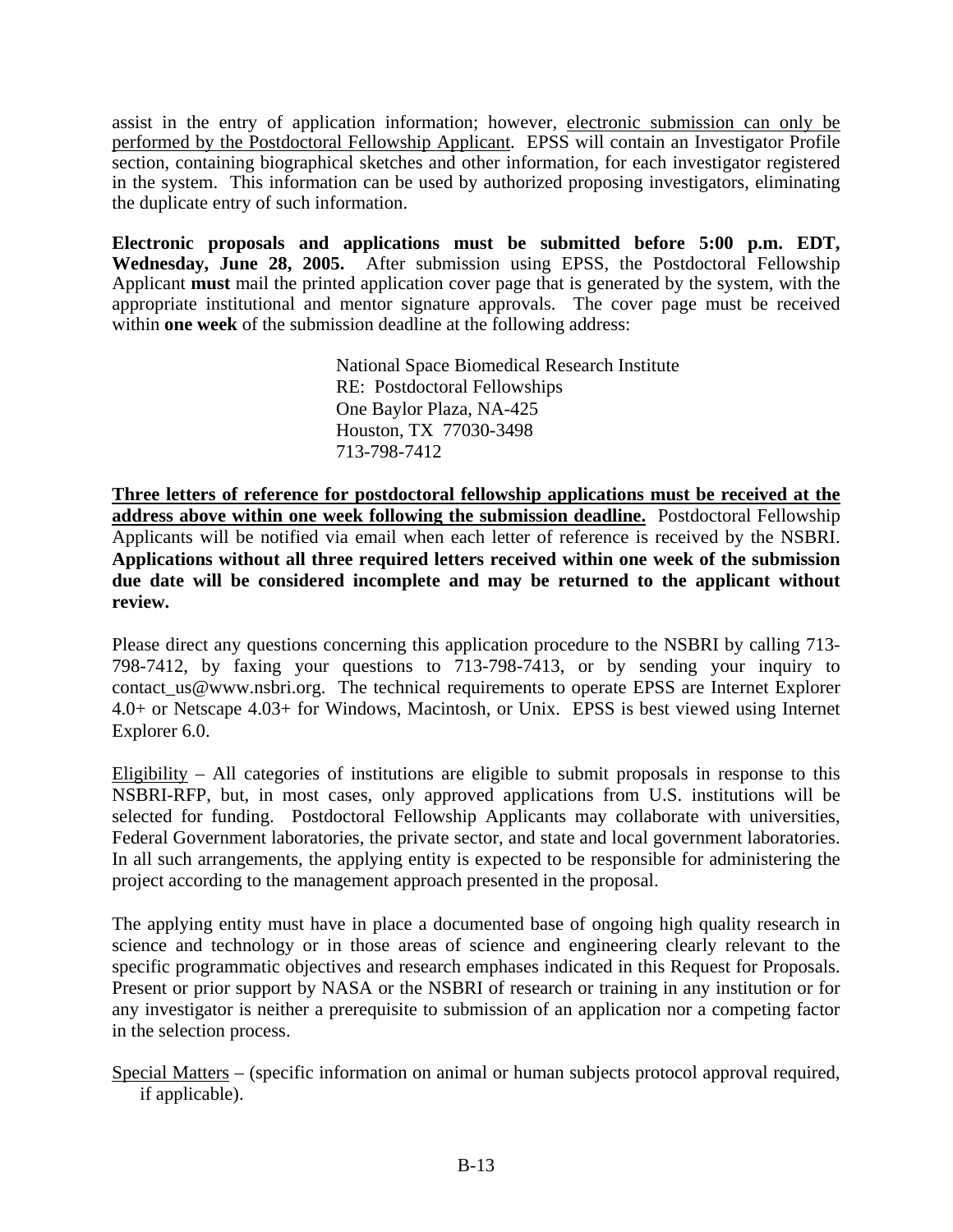For proposals employing human subjects and/or animals, assurance of compliance with human subjects and/or animal care and use provisions is required on the Proposal Cover Page. In addition, the application must include a statement from the applicant institution certifying that the proposed work will meet all Federal and local requirements human subjects and/or animal care and use.

Policies for the protection of human subjects in NASA-NSBRI sponsored research projects are described in NASA Management Instruction (NMI) 7100.8B (*Protection of Human Research Subjects*). Animal use and care requirements are described in the NASA Code of Federal Regulations (CFR) 1232 (*Care and Use of Animals in the Conduct of NASA Activities*). Both documents are available from the Office of Biological and Physical Research, Code UB, NASA Headquarters, Washington, DC 20546.

#### Additional Requirements for Research Employing Human Subjects

A letter signed by the Chair of the Institutional Review Board (IRB) identifying the proposal submitted to the NSBRI by title and certifying approval of proposed human subjects protocols and procedures should be included in the appendix of the proposal. IRB certifications for other research proposals or grants cannot be substituted (even if they employ the same protocols and procedures).

If IRB certification is pending on the proposal due date, select "pending" from the IRB/IACUC section menu on the Proposal Cover Page, and include in the appendix of the proposal a letter signed by the IRB Chair identifying the proposal by title and indicating the status of the IRB review process at the time of submission. IRB certification must be received no later than 90 days after the proposal due date. An application lacking the required IRB certification 90 days after the proposal due date will be considered incomplete and may be returned to the applicant without review.

With regard to research involving human subjects, NASA and the NSBRI have adopted the National Institutes of Health (NIH) policy. Women and members of minority groups and their subpopulations must be included in NASA-supported biomedical and behavioral research projects involving human subjects, unless a clear and compelling rationale and justification is provided showing that inclusion of these groups is inappropriate with respect to the health of the subjects or the purpose of the research.

The NSBRI will require current IRB certification prior to each year's award.

Additional Requirements for Research Employing Animals

**Specific information describing and justifying the use of animal subjects must be included in the proposal.**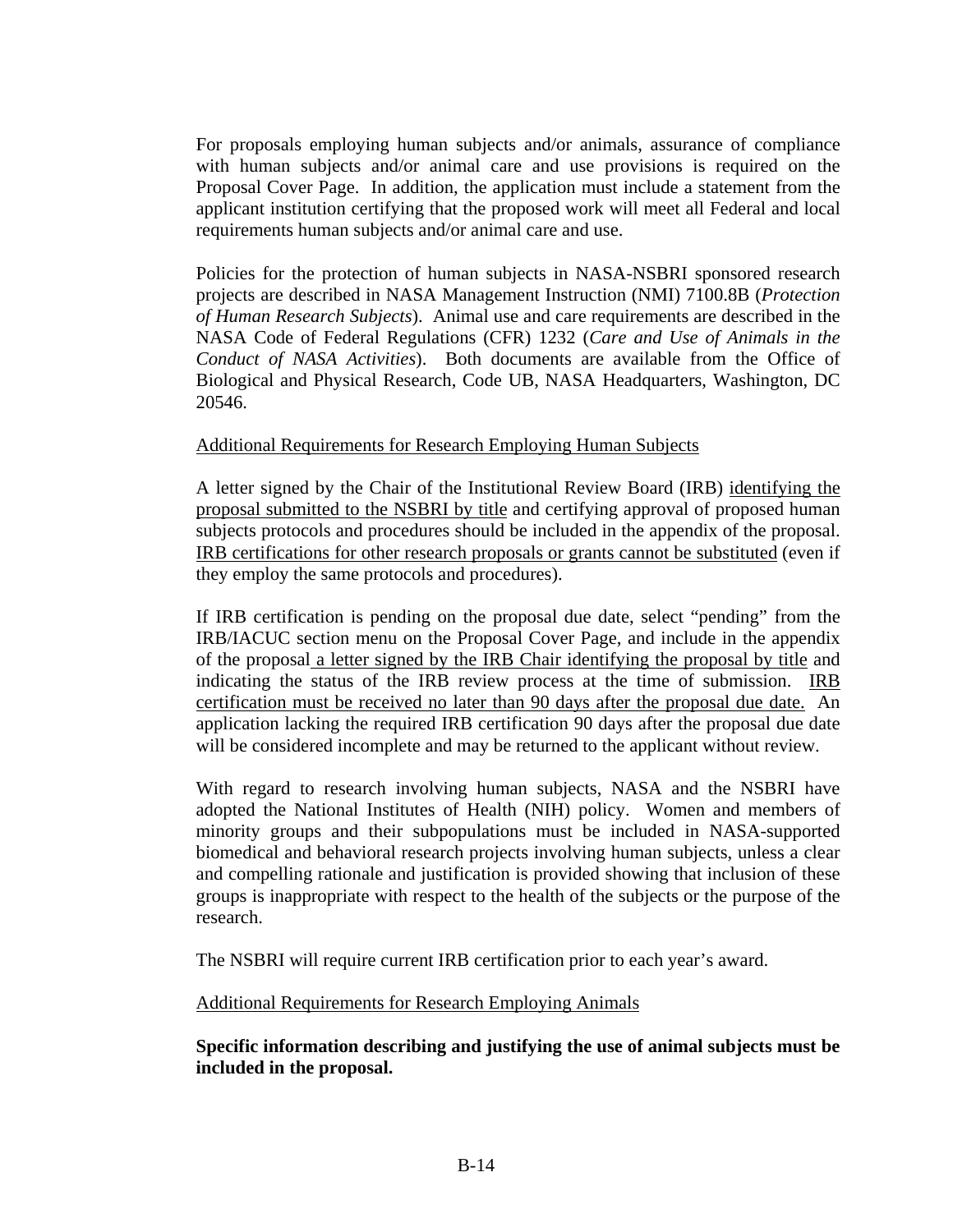A letter signed by the Chair of the Institutional Animal Care and Use Committee (IACUC) identifying the proposal submitted to NBSRI by title and certifying approval of the proposed animal research protocols and procedures should be included in the appendix of the proposal. The institution's Public Health Service Animal Welfare Assurance Number must be included on the IACUC certification and entered in the IRB/IACUC section of the Proposal Cover Page. IACUC certifications for other research proposals or grants cannot be substituted (even if they employ the same protocols and procedures).

If IACUC certification is pending on the proposal due date, select "pending" from the IRB/IACUC selection menu on the Proposal Cover Page, and include in the appendix of the proposal a letter signed by the IACUC Chair identifying the proposal by title and indicating the status of the IACUC review process at the time of submission. IACUC certification must be received no later than 90 days after the proposal due date. An application lacking the required IACUC certification 90 days after the proposal due date will be considered incomplete and may be returned to the applicant without review.

NSBRI will require current IACUC certification prior to each year's award.

Duration of Proposed Research – Proposals may be submitted for a duration of two years with an optional third year and an assumed start date of October 1, 2005. This date is flexible, however, and will be negotiated with each selected Fellow individually.

Special Ground Facilities - A variety of special ground research capabilities, including centrifuge facilities, bed rest facilities, etc., are available for use by investigators submitting proposals in response to this NSBRI-RFP. Interested investigators are referred to the *Space Life Sciences Ground Facilities Information Package* for instructions on how to incorporate the use of these facilities into a proposal.

Special Travel and Reporting Requirements – Postdoctoral Fellows selected in response to this NSBRI-RFP will be expected to attend two research team meetings per annum as well as one general investigator workshop or retreat per year in the Houston area. Funding, as available, will be provided to cover the costs associated with these meetings. Fellows selected will become part of the NSBRI's research program and will be expected to provide an annual and final progress report. Progress is reviewed by the NSBRI Postdoctoral Fellowship Review Panel and reported to NSBRI Management.

Data Management Plan –Fellows should plan to supply data from their studies to an NSBRI/NASA **bioinformatics initiative,** within the two year time frame of the fellowship. If selected, a data management plan, including a list of the data products and an anticipated schedule for their delivery, must be prepared and submitted to the NSBRI.

Additional Guidelines Applicable to Foreign Applicants – Applicants must be US citizens or permanent residents or must have pre-existing visas obtained through their sponsoring institutions that allow foreign national to perform postdoctoral research studies in the United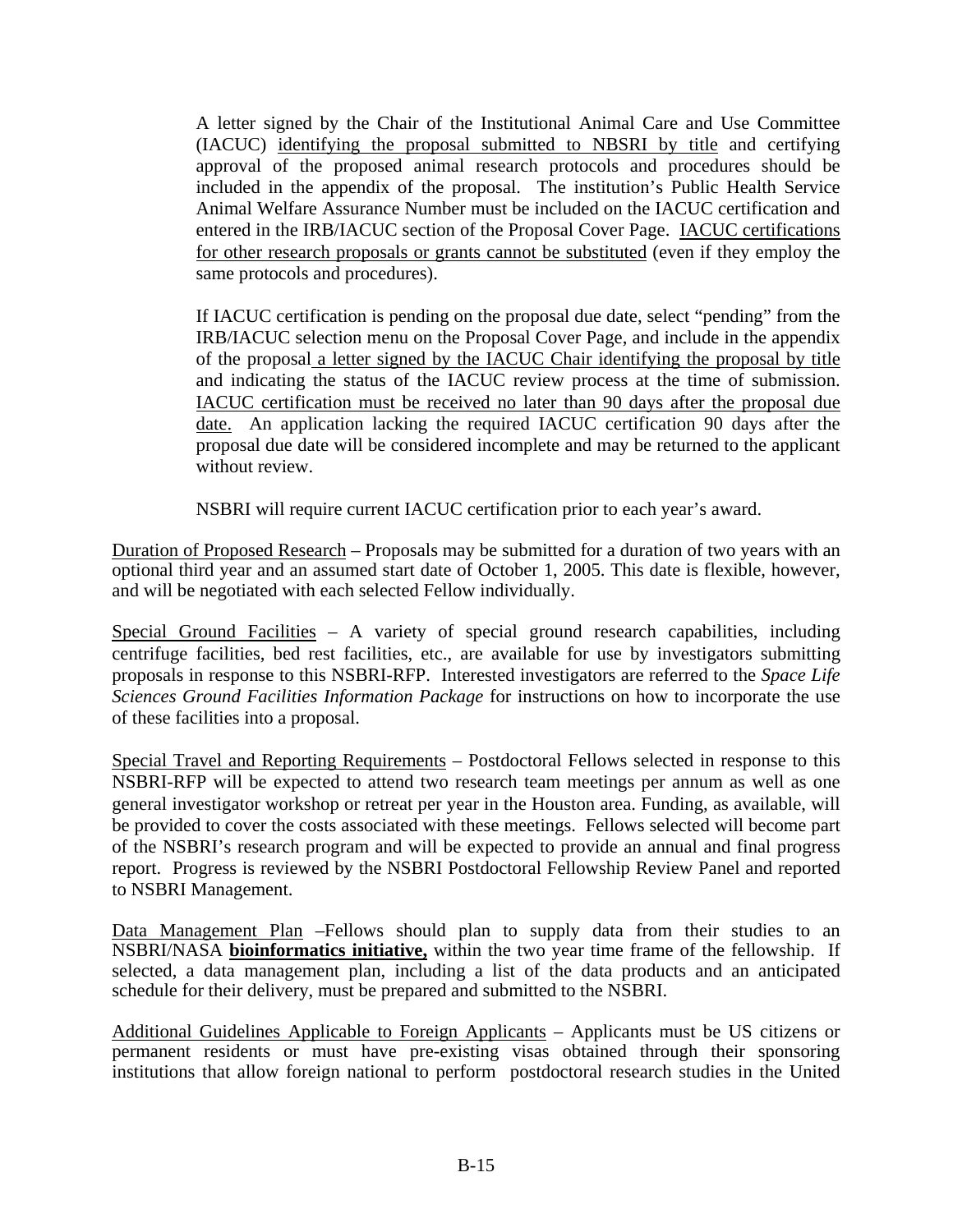States. All proposals must be in English and comply with all other submission requirements stated in the NSBRI-RFP

# **V. Review and Selection Process**

Upon receipt, applications will be reviewed for compliance with the requirements of this Request for Proposals. This includes the following:

- 1. Submission of complete applications as specified in this Request for Proposals. Proposals must be responsive to the areas of program element emphasis described in this NSBRI-RFP and include a research plan that is **not more than 10 pages in length**.
- 2. Submission, as specified in Appendix B, of appropriate Institutional Review Board (IRB) or Animal Care and Use Committee (ACUC) certification for all proposals using human or animal test subjects.
- 3. Submission of all other appropriate forms, letters and institutional and mentor signatures as required by this NSBRI-RFP.

## **Note: Non-compliant applications will be withdrawn from the review process and returned to the applicant without further review.**

Compliant applications submitted in response to this NSBRI-RFP will undergo an intrinsic scientific or technical merit review by a peer-review panel.

## **Criteria for Evaluation of Applications**

Applications will be evaluated on the basis of three criteria: (i) scientific merit and program relevance of the proposal (ii) research mentor and training environment (iii) research background and qualifications of the candidate. Final selections for funding of proposals will be made by the NSBRI Director.

Applicants are encouraged to review summaries of currently funded research by assessing the NASA Human System Research and Technology Task Book Publication which is available at [http://taskbook.nasaprs.com/peer\\_review/index.cfm.](http://taskbook.nasaprs.com/peer_review/index.cfm)

## **Development of a Selection Recommendation**

A selection recommendation will be developed based on the criteria as described above. **Deficiencies in any of the criteria factors may prevent selection of an application.** The development of selection recommendations is the responsibility of the NSBRI Postdoctoral Fellowship Review Panel. (See Appendix E for information on the panel). Final selections for funding of proposals will be made by the NSBRI Director. Only grants will be awarded as a result of this NSBRI-RFP.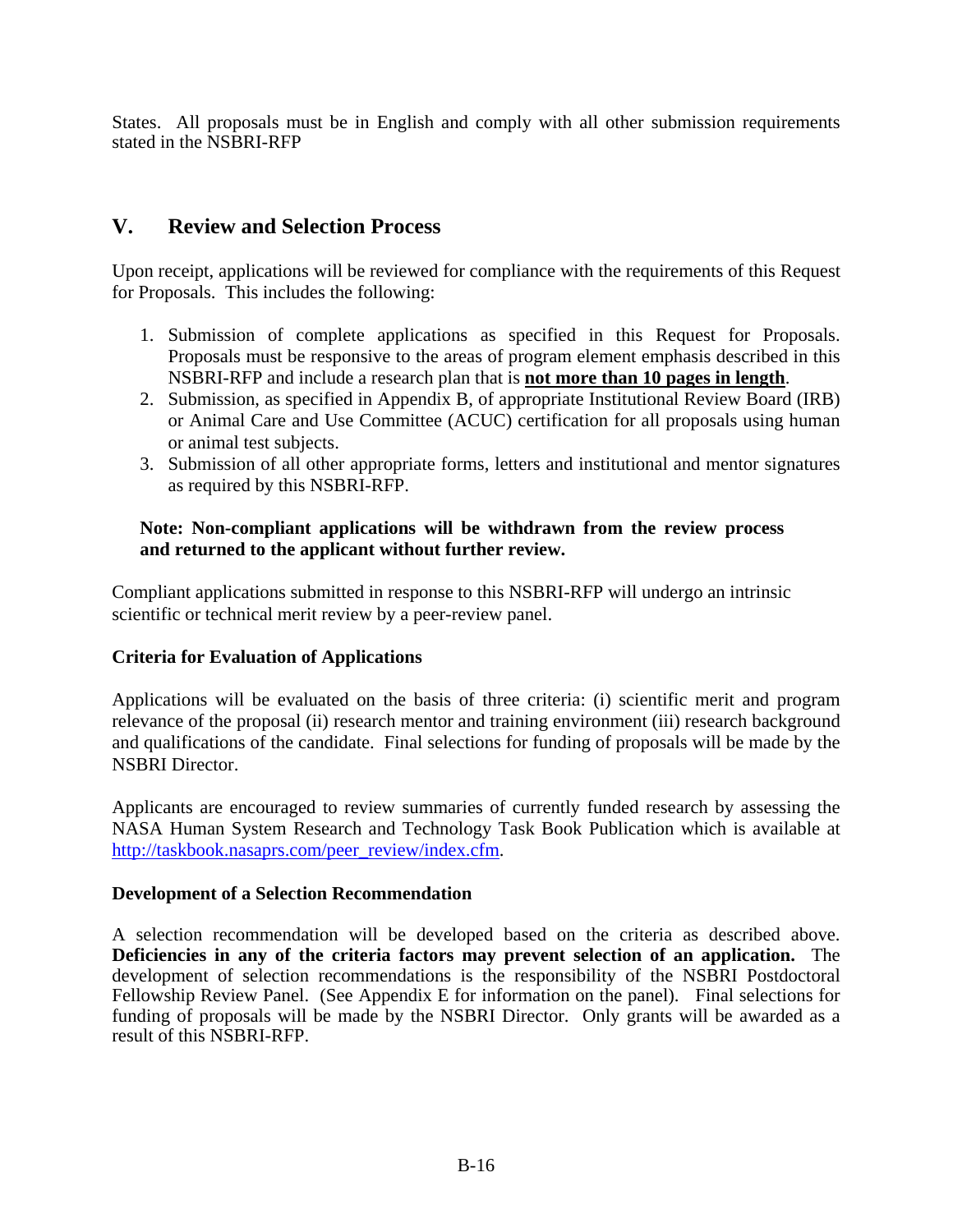#### **INSTRUCTIONS FOR RESPONDING TO NSBRI REQUESTS FOR PROPOSALS**

#### (a) **General.**

 (1) Proposals received in response to an NSBRI Request for Proposals (NSBRI-RFP) will be used only for evaluation purposes. The NSBRI does not allow a proposal, the contents of which are not available without restriction from another source, or any unique ideas submitted in response to an NSBRI-RFP to be used as the basis of a solicitation or in negotiation with other organizations, nor is a pre-award synopsis published for individual proposals.

(2) A solicited proposal that results in an NSBRI award becomes part of the record of that transaction and may be available to the public on specific request; however, information or material that the NSBRI and the awardee mutually agree to be of a privileged nature will be held in confidence to the extent permitted by law, including the Freedom of Information Act.

(3) NSBRI-RFPs contain programmatic information and certain requirements which apply only to proposals prepared in response to that particular announcement. These instructions contain the general proposal preparation information which applies to responses to all NSBRI-RFPs.

(4) A cooperative subagreement, will be used to accomplish an effort funded in response to an NSBRI-RFP. The NSBRI will coordinate the implementation of the award instrument. Contracts resulting from NSBRI-RFPs are subject to the Federal Acquisition Regulation (FAR) and the NASA FAR Supplement. Any resultant grants or cooperative agreements will be awarded and administered in accordance with the NASA Grant and Cooperative Agreement Handbook (NPG 5800.1).

 (5) The NSBRI has a mandatory format for responses to NSBRI-RFPs. All applications must be submitted utilizing the NSBRI's Electronic Proposal Submission System (EPSS). For further information please see Appendix B, Section IV)

 (6) To be considered for award, a submission must, at a minimum, present a specific project within the areas delineated by the NSBRI-RFP; contain sufficient technical information to permit a meaningful evaluation; be signed by an official authorized to legally bind the submitting organization; not merely offer to perform standard services or to just provide computer facilities or services; and not significantly duplicate a more specific current or pending NASA or NSBRI solicitation.

 (b) **NSBRI-RFP-Specific Items.** Several proposal submission items appear in the NSBRI-RFP itself: the unique NSBRI-RFP identifier; dates for proposal deadlines; addresses for submission of proposals (both hard copy and electronic forms); electronic submission format; and sources for more information. Items included in these instructions may be supplemented by the NSBRI-RFP.

 (c) The following information is needed to permit consideration in an objective manner. NSBRI-RFPs will generally specify topics for which additional information or greater detail is desirable.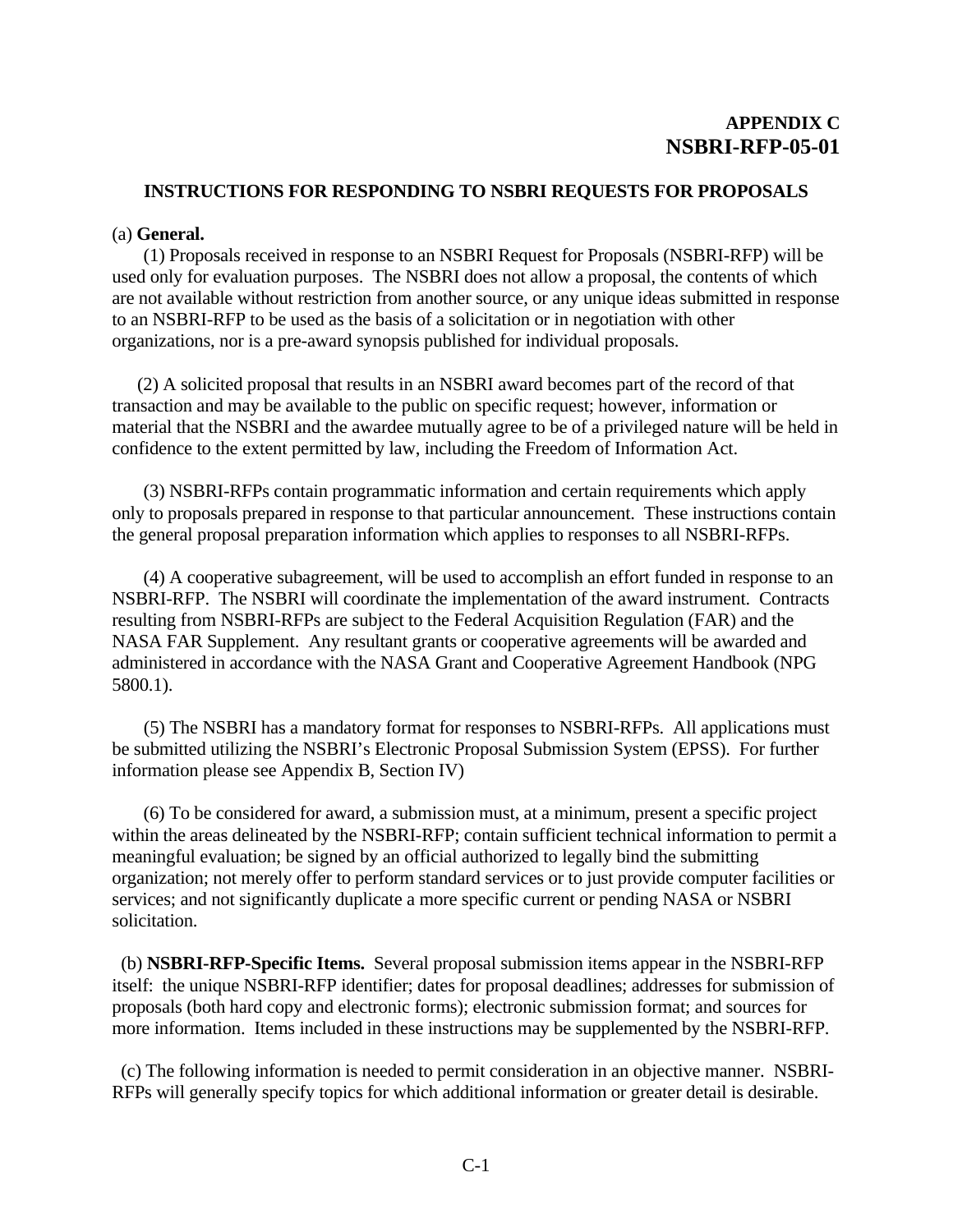#### (1) **Proposal Cover Page**

 (i) The legal name and address of the organization and specific division or campus identification if part of a larger organization;

 (ii) A brief, scientifically valid project title intelligible to a scientifically literate reader and suitable for use in the public press;

 (iii) Type of organization: e.g., profit, nonprofit, educational, small business, minority, women-owned, etc.;

 (iv) Name and telephone number of the principal investigator and business personnel who may be contacted during evaluation or negotiation;

 (v) Identification of other organizations that are currently evaluating a proposal for the same efforts;

 (vi) Identification of the NSBRI-RFP, by number and title, to which the proposer is responding;

(vii) Dollar amount requested, desired starting date, and duration of project;

(viii) Date of submission;

 (ix) Signature of a responsible official or authorized representative of the organization, or any other person authorized to legally bind the organization (unless the signature appears on the proposal itself); and

(x) Signature of a mentor for Postdoctoral Fellowship Applications.

 (2) **Restriction on Use and Disclosure of Proposal Information.** Information contained in proposals is used for evaluation purposes only. Offerors or quoters should, in order to maximize protection of trade secrets or other information that is confidential or privileged, place the following notice at the beginning of the Research Plan (which is in addition to the specified page limits) and specify the information subject to the notice by inserting an appropriate identification in the notice. In any event, information contained in proposals will be protected to the extent permitted by law, but the NSBRI assumes no liability for use and disclosure of information not made subject to the notice.

#### **Notice**

#### **Restriction on Use and Disclosure of Proposal Information**

The information (data) contained in [insert page numbers or other identification] of this proposal constitutes a trade secret and/or information that is commercial or financial and confidential or privileged ("Information"). It is furnished to the NSBRI in confidence with the understanding that it will not, without permission of the Offeror, be used or disclosed other than for evaluation purposes; provided, however, that in the event a contract (or other agreement) is awarded on the basis of this proposal the Government shall have the right to use and disclose this Information to the extent provided in the contract (or other agreement). This restriction does not limit the Government's right to use or disclose this Information if obtained from another source without restriction. The obligations in this Section shall not apply with respect to any Information which:

(a) is disclosed in a printed publication available to the public, is described in a patent anywhere in the world, is otherwise in the public domain at the time of disclosure, or becomes publicly known through no wrongful act on the part of NSBRI;

(b) is known to NSBRI or becomes known to NSBRI through disclosure by sources other than the Offeror having the right to disclose such Information;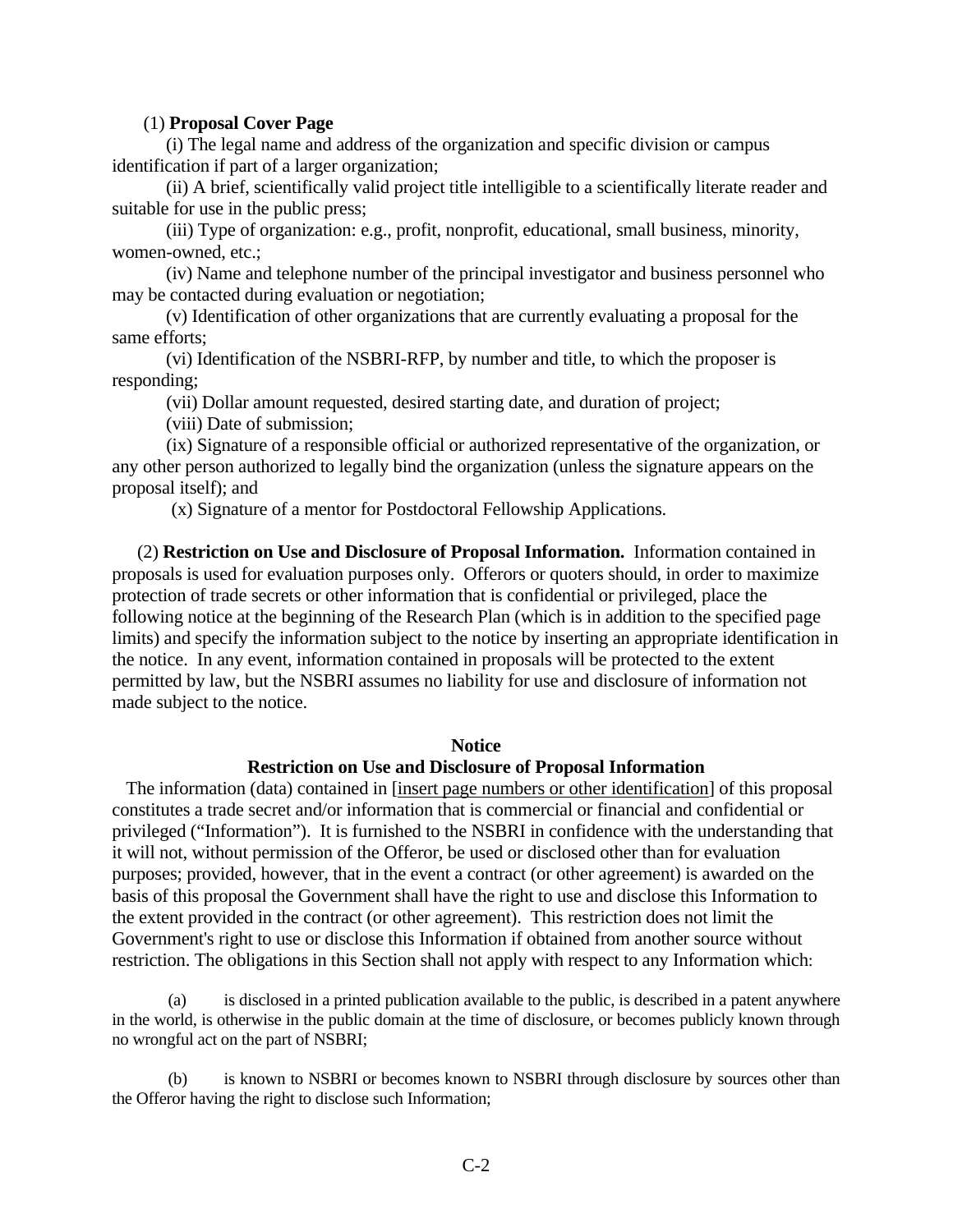(c) is disclosed pursuant to the requirement of a governmental agency or any law requiring disclosure thereof<sup>.</sup>

(d) is generally disclosed to third parties by the Offeror without similar restriction on such third parties; or

(e) is approved for release by written authorization of the Offeror.

 (3) **Abstract.** Include a concise 2,500 character abstract describing the objective and the method of approach.

#### (4) **Project Description.**

 The main body of the proposal shall be a detailed statement of the work to be undertaken and should include objectives and expected significance; relation to the present state of knowledge; and relation to previous work done on the project and to related work in progress elsewhere. The statement should outline the plan of work, including the broad design of experiments to be undertaken and a description of experimental methods and procedures. The project description should address the evaluation factors in these instructions and any specific factors in the NSBRI-RFP. Any substantial collaboration with individuals not referred to in the budget or use of consultants should be described. Subcontracting significant portions of a research project is discouraged.

 (5) **Personnel.** The applicant is responsible for supervision of the work. A short biographical sketch of the Postdoctoral Fellowship Applicant, a list of principal publications and any exceptional qualifications should be included. Omit social security number and other personal items which do not merit consideration in evaluation of the proposal. Give similar biographical information for the mentor who will be directly associated with the project.

 (6) **Facilities and Equipment.** Describe available facilities and major items of equipment relevant to the proposed project, and any additional major equipment that will be required. Identify any Government-owned facilities, industrial plant equipment, or special tooling that are proposed for use. Include evidence of its availability and the cognizant Government points of contact.

 (8) **Security.** Proposals should not contain security classified material. If the research requires access to, or may generate, security classified information, the submitter will be required to comply with Government security regulations.

 (9) **Current Support.** For other current projects being conducted by the applicant and mentor, provide title of project, sponsoring agency, percent effort and ending date.

#### (10) **Special Matters.**

 Include any required statements of environmental impact of the research, human subject or animal care provisions, conflict of interest, or on such other topics as may be required by the nature of the effort and current statutes, executive orders, or other current Government-wide guidelines.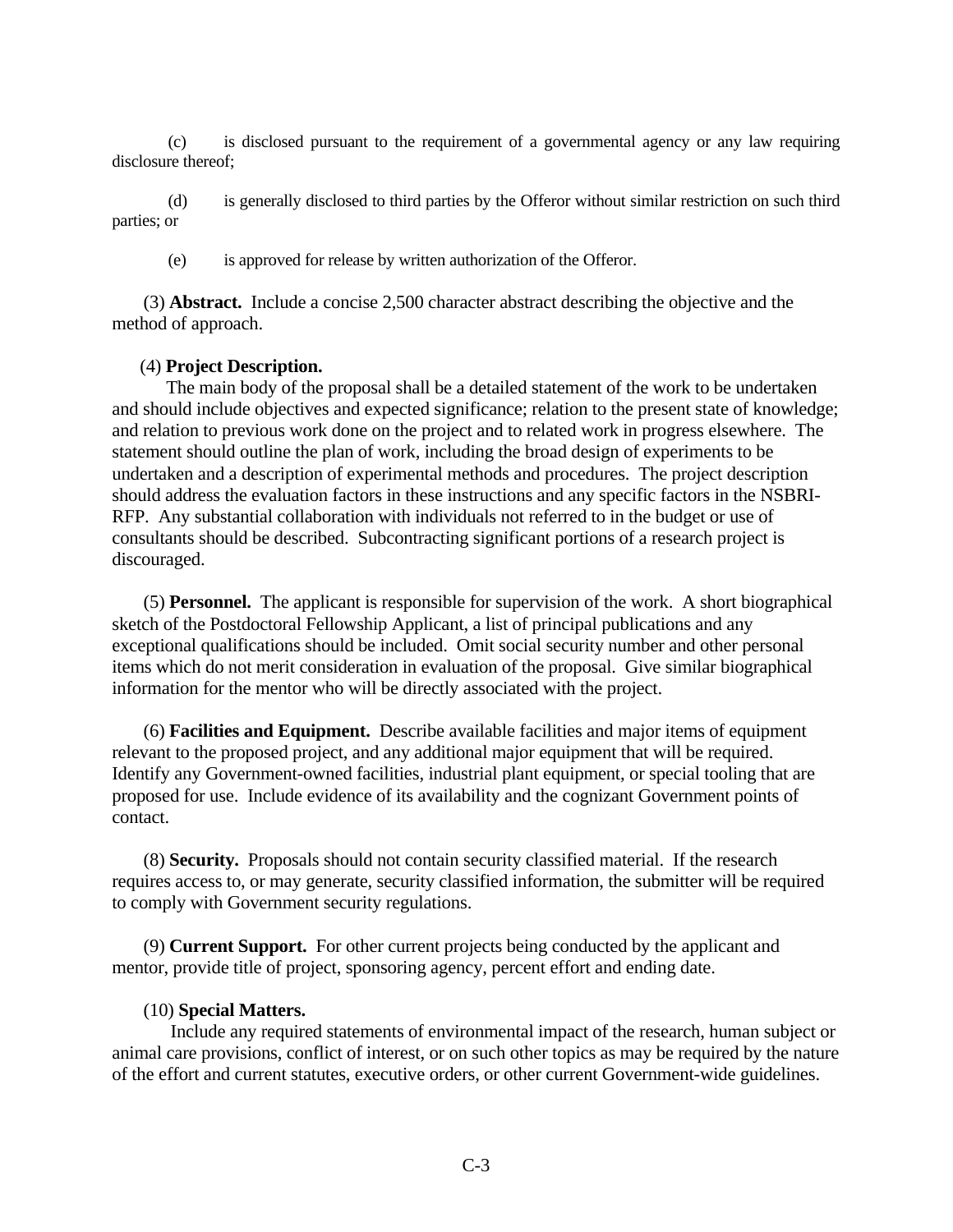(11) **Length.** Unless otherwise specified in the NSBRI-RFP, effort should be made to keep proposals as brief as possible, concentrating on substantive material. Few proposals need exceed 10 pages. Necessary detailed information, such as reprints, should be included as attachments.

 (12) **Withdrawal.** Applications may be withdrawn by the applicant at any time before award. Offerors are requested to notify the NSBRI if the proposal is funded by another organization or of other changed circumstances which dictate termination of evaluation.

#### (13) **Selection for Award.**

 (1) When an application is not selected for award, the applicant will be notified. The NSBRI will explain generally why the application was not selected. Applicants desiring additional information may contact the selecting official who will arrange a debriefing.

 (2) When an application is selected for award, negotiation and award will be handled by the NSBRI in the funding installation. The application is used as the basis for negotiation. The contracting officer may request certain business data and may forward a model award instrument and other information pertinent to negotiation.

#### (14) **Cancellation of NSBRI-RFP.**

The NSBRI reserves the right to make no awards under this NSBRI-RFP and to cancel this NSBRI-RFP. The NSBRI assumes no liability for canceling the NSBRI-RFP or for anyone's failure to receive actual notice of cancellation.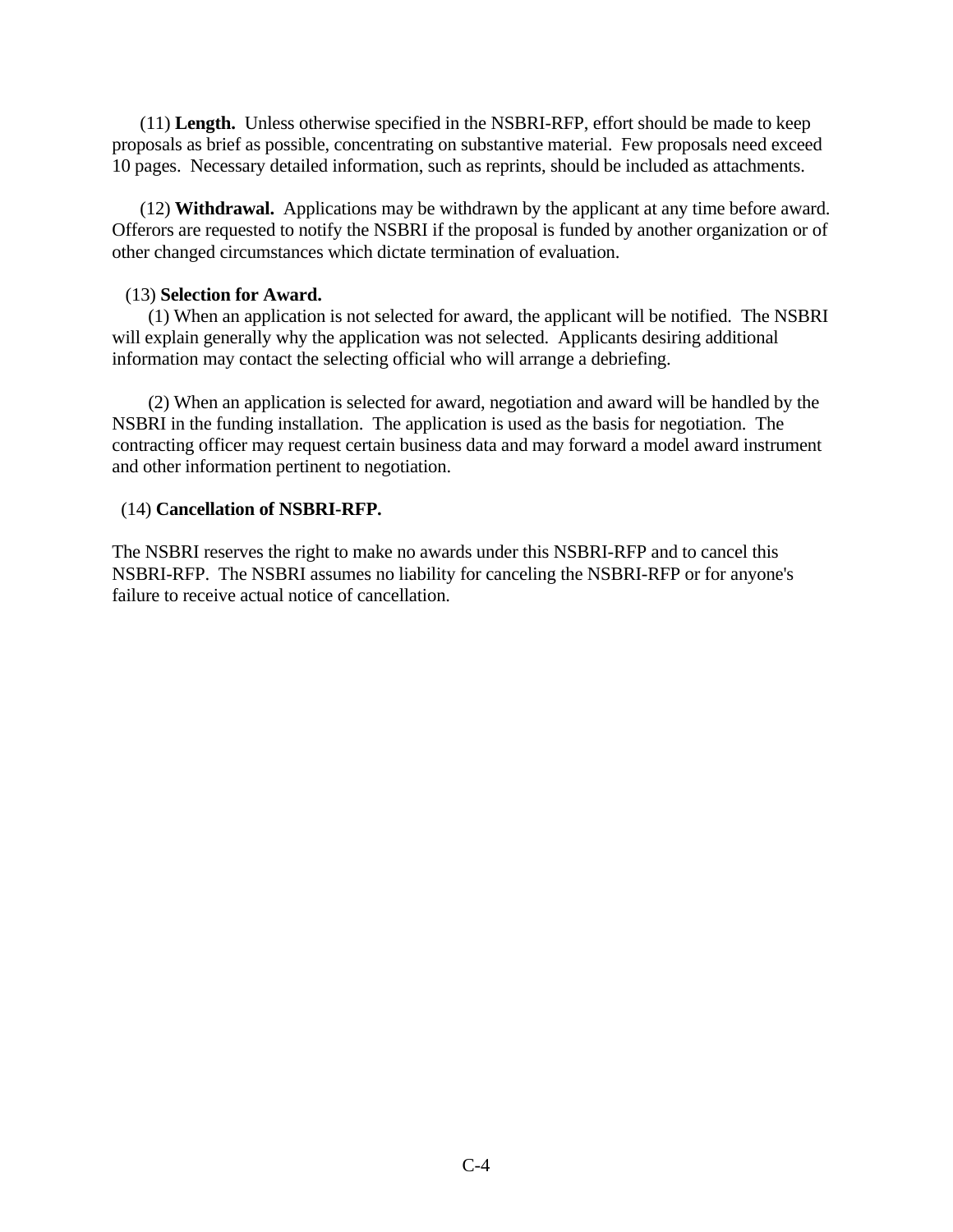### **CERTIFICATION REGARDING DEBARMENT, SUSPENSION, AND OTHER RESPONSIBILITY MATTERS**

#### *PRIMARY COVERED TRANSACTIONS*

This certification is required by the regulations implementing Executive Order 12549, Debarment and Suspension, 14 CFR Part 1269.

- A. The applicant certifies that it and its principals:
	- (a) Are not presently debarred, suspended, proposed for debarment, declared ineligible, or voluntarily excluded from covered transactions by any Federal department or agency;
	- (b) Have not, within a three-year period preceding this application/application proposal been convicted or had a civil judgment rendered against them for commission of fraud or a criminal offense in connection with obtaining, attempting to obtain, or performing a public (Federal, State, or Local) transaction or contract under a public transaction; violation of Federal or State antitrust statutes or commission of embezzlement, theft, forgery, bribery, falsification or destruction of records, making false statements, or receiving stolen property;
	- (c) Are not presently indicted for or otherwise criminally or civilly charged by a government entity (Federal, State, or Local) with commission of any of the offenses enumerated in paragraph A.(b) of this certification; and
	- (d) Have not within a three-year period preceding this application/proposal, had one or more public transactions (Federal, State, or Local) terminated for cause or default; and

B. Where the applicant is unable to certify to any of the statements in this certification, he or she shall attach an explanation to this application.

C. Certification Regarding Debarment, Suspension, Ineligibility and Voluntary Exclusion - Lowered Tier Covered Transactions (Subgrants or Subcontracts)

- a) The prospective lower tier participant certifies, by submission of this proposal, that neither it nor its principals is presently debarred, suspended, proposed for debarment, declared ineligible, or voluntarily excluded from participation in this transaction by any Federal department or agency.
- b) Where the prospective lower tier participant is unable to certify to any of the statements in this certification, such prospective participant shall attach an explanation to this proposal.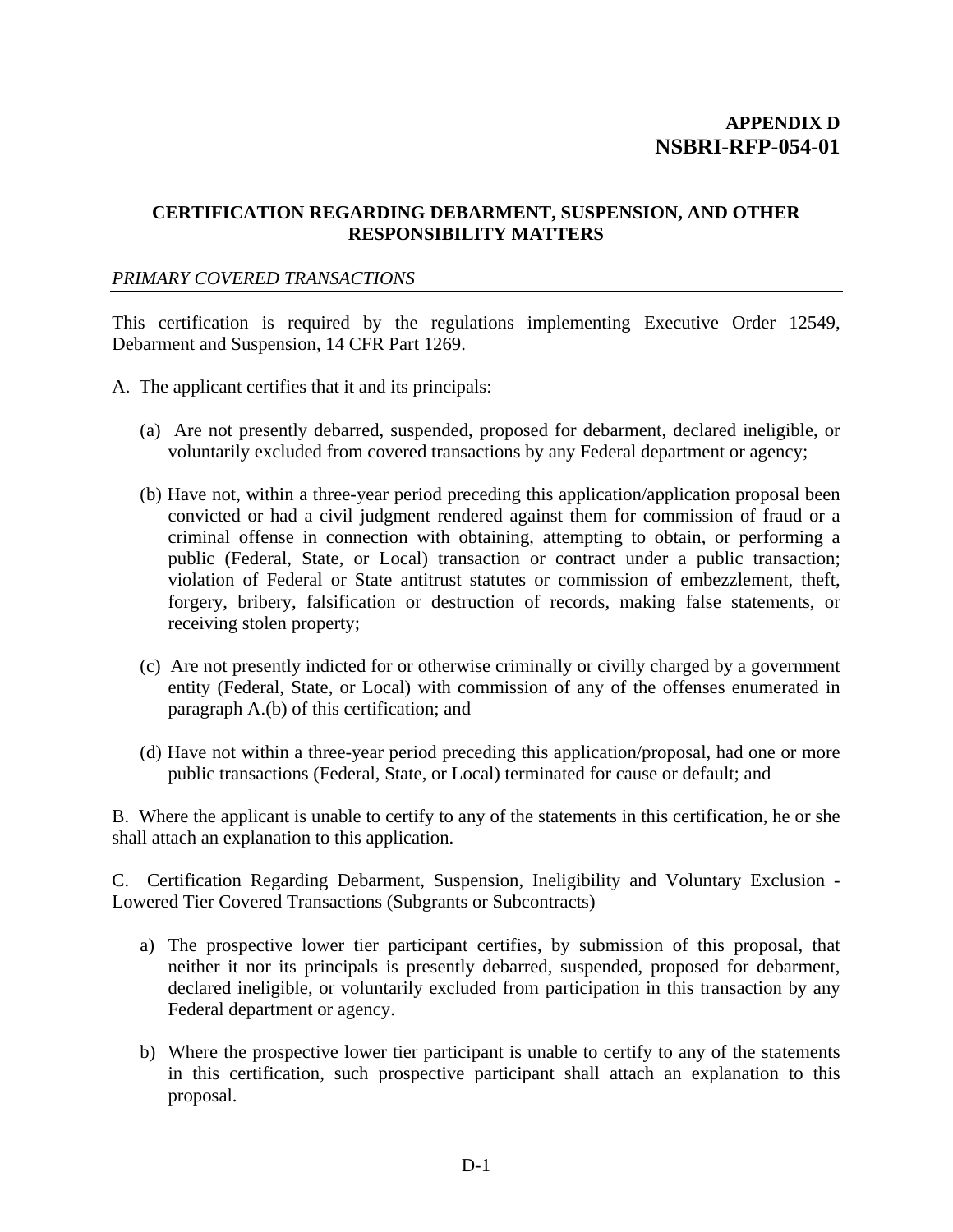## **CERTIFICATION REGARDING LOBBYING**

As required by S 1352 Title 31 of the U.S. Code for persons entering into a grant or cooperative agreement over \$100,000, the applicant certifies that:

(a) No Federal appropriated funds have been paid or will be paid, by or on behalf of, the undersigned, to any person for influencing or attempting to influence an officer or employee of any agency, a Member of Congress, in connection with making of any Federal grant, the entering into of any cooperative, and the extension, continuation, renewal, amendment, or modification of any Federal grant or cooperative agreement;

(b) If any funds other than Federal appropriated funds have been paid or will be paid to any person for influencing or attempting an officer or employee of any agency, Member of Congress, an or an employee of a Member of Congress in connection with this Federal grant or cooperative agreement, the undersigned shall complete Standard Form - LLL, "Disclosure Form to Report Lobbying," in accordance with its instructions.

(c) The undersigned shall require that the language of this certification be included in the award documents for all subawards at all tiers (including subgrants, contracts under grants and cooperative agreements, and subcontracts), and that all subrecipients shall certify and disclose accordingly.

This certification is a material representation of fact upon which reliance was placed when this transaction was made or entered into. Submission of this certification is a prerequisite for making or entering into this transaction imposed by S1352, title 31, U.S. Code. Any person who fails to file the required certification shall be subject to a civil penalty of not less than \$10,000 and not more than \$100,000 for each such failure.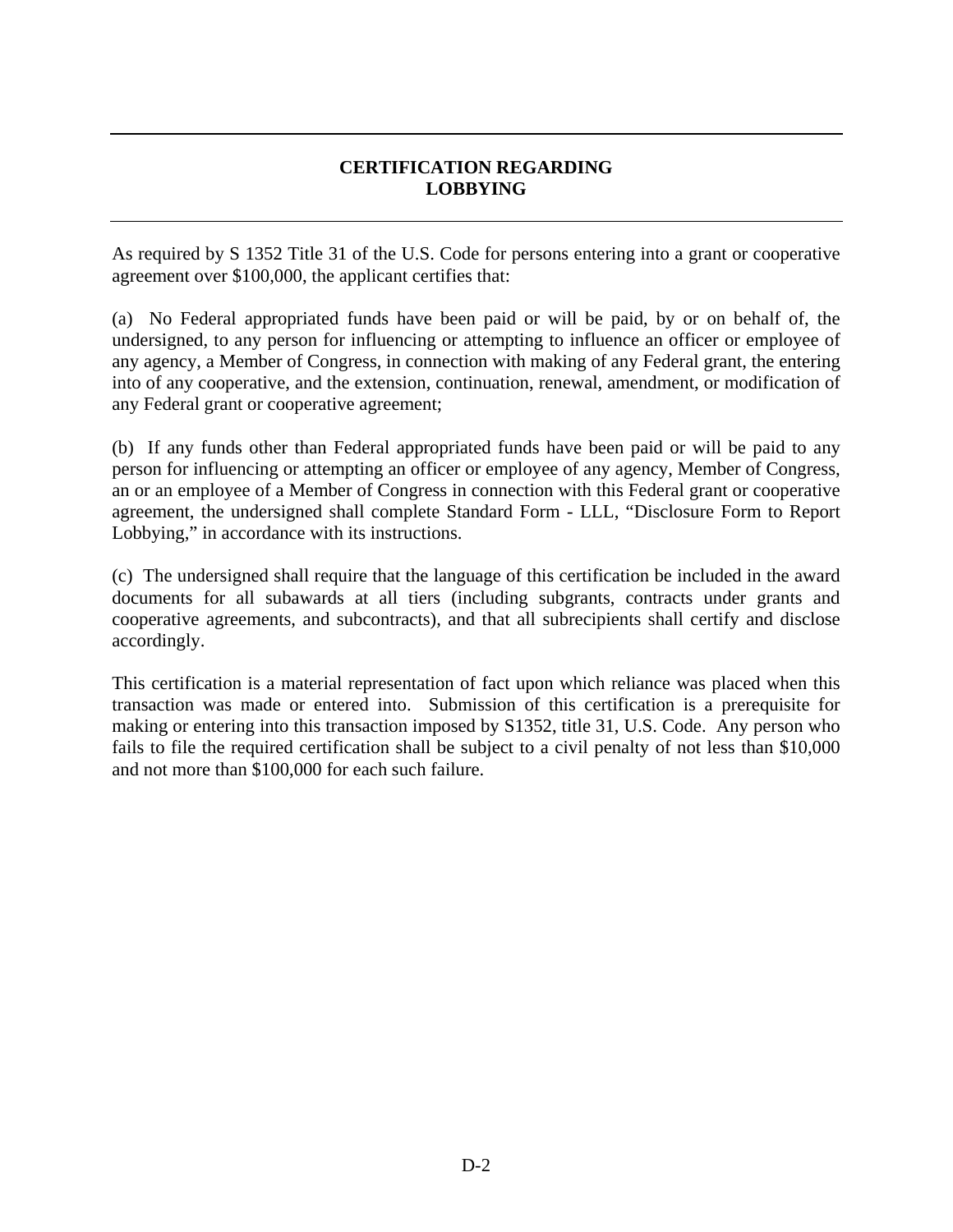### **CERTIFICATION OF COMPLIANCE WITH THE NASA REGULATIONS PURSUANT TO NONDISCRIMINATION IN FEDERALLY ASSISTED PROGRAMS**

The (institution, corporation, firm, or other organization on whose behalf this assurance is signed, hereinafter called "Applicant") hereby agrees that it will comply with Title VI of the Civil Rights Act of 1964 (P.L. 88-352), Title IX of the Education Amendments of 1962 (20 U.S. 1680 et seq.), Section 504 of the Rehabilitation Act of 1973, as amended (29 U.S. 794), and the Age Discrimination Act of 1975 (42 U.S. 16101 et seq.), and all requirements imposed by or pursuant to the Regulation of the National Aeronautics and Space Administration (14 CFR Part 1250) (hereinafter called "NASA") issued pursuant to these laws, to the end that in accordance with these laws and regulations, no person in the United States shall, on the basis of race, color, national origin, sex, handicapped condition, or age be excluded from participating in, be denied the benefits of, or be otherwise subjected to discrimination under any program or activity for which the Applicant receives federal financial assistance from NASA; and hereby give assurance that it will immediately take any measure necessary to effectuate this agreement.

If any real property or structure thereon is provided or improved with the aid of federal financial assistance extended to the Applicant by NASA, this assurance shall obligate the Applicant, or in the case of any transfer of such property, any transferee, for the period during which the real property or structure is used for a purpose for which the federal financial assistance is extended or for another purpose involving the provision of similar services or benefits. If any personal property is so provided, this assurance shall obligate the Applicant for the period during which the federal financial assistance is extended to it by NASA.

This assurance is given in consideration of and for the purpose of obtaining any and all federal grants, loans, contracts, property, discounts, or other federal financial assistance extended after the date hereof to the Applicant by NASA, including installment payments after such date on account of applications for federal financial assistance which were approved before such date. The Applicant recognizes and agrees that such federal financial assistance will be extended in reliance on the representations and agreements made in this assurance, and the United States shall have the right to seek judicial enforcement of this assurance. His assurance is binding on the Applicant, its successors, transferees, and assignees, and the person or persons whose signatures appear below are authorized to sign on behalf of the Applicant.